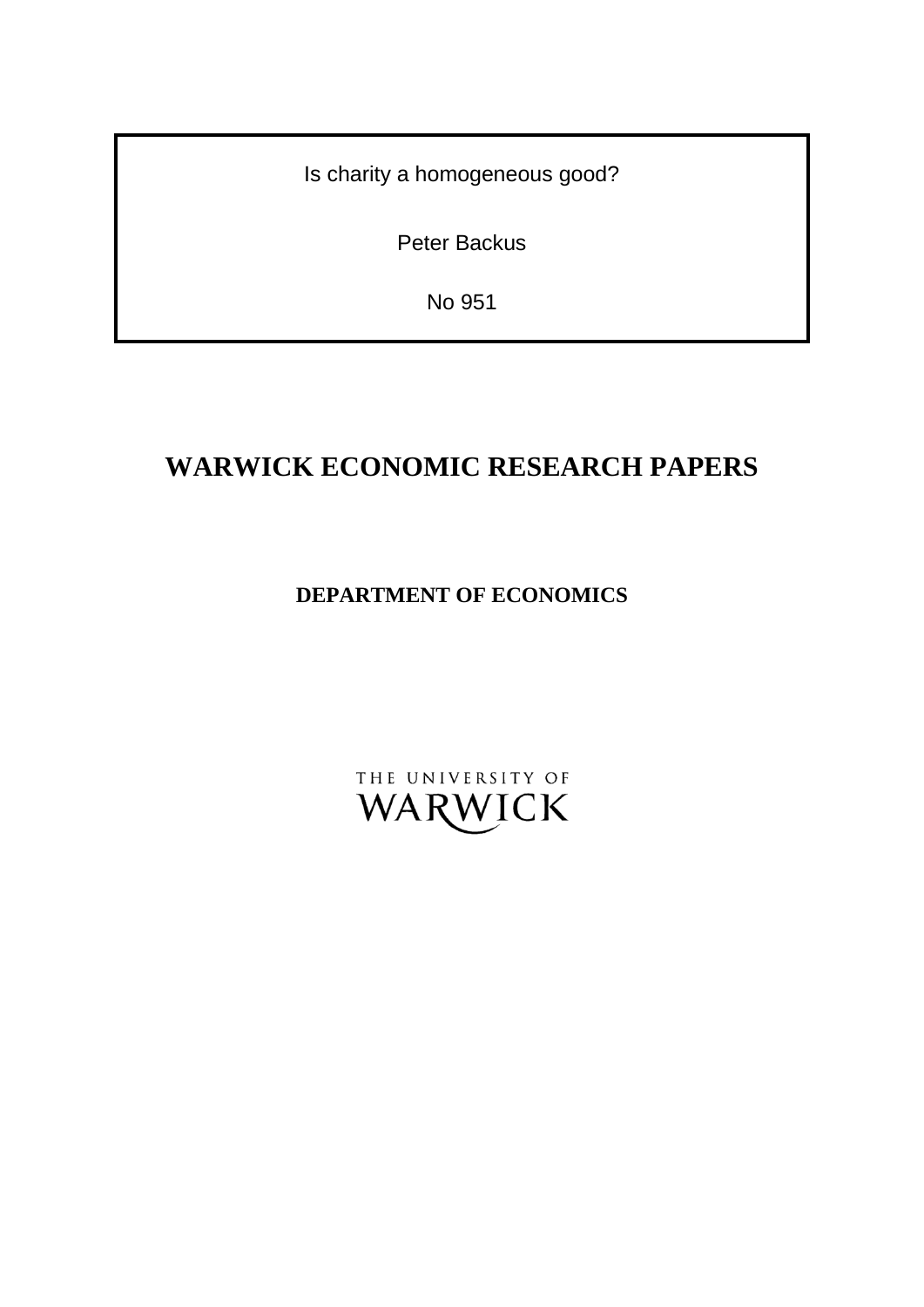## Is charity a homogeneous good?

### Peter Backus\* University of Warwick

### November 16, 2010

#### Abstract

In this paper I estimate income and price elasticities of donations to six different charitable causes to test the assumption that charity is a homogeneous good. In the US, charitable donations can be deducted from taxable income. This has long been recognized as producing a price, or taxprice, of giving equal to one minus the marginal tax rate faced by the donor. A substantial portion of the economic literature on giving has focused on estimating price and income elasticities of giving as the received wisdom suggests that a price elasticity greater than unity is indicative of the 'treasury efficiency' of the tax deductibility of charitable contributions, as the loss to tax revenue is less than the increase in giving. However, a major limitation of nearly all the previous attempts to identify such effects has been the implicit assumption that charity is a homogeneous good, meaning giving to one type of charity is a perfect substitute for any other and that the causespecific responsiveness of giving to changes in price and income is equal across those causes. If this assumption is violated, then estimates may be biased and policies designed to increase charitable contributions may be sub-optimal. Results suggest that the tax-price of giving only affects giving to religious organisations and that the income effect is invariant over charitable causes.

*<sup>\*</sup>The author is grateful to Wiji Arulampalam and Robin Naylor for excellent and indispensable supervision and to Richard Steinberg and to John Micklewright for comments and suggestions. The author also thanks seminar participants at the University of Mannheim, the University of Keele and the University of Warwick.*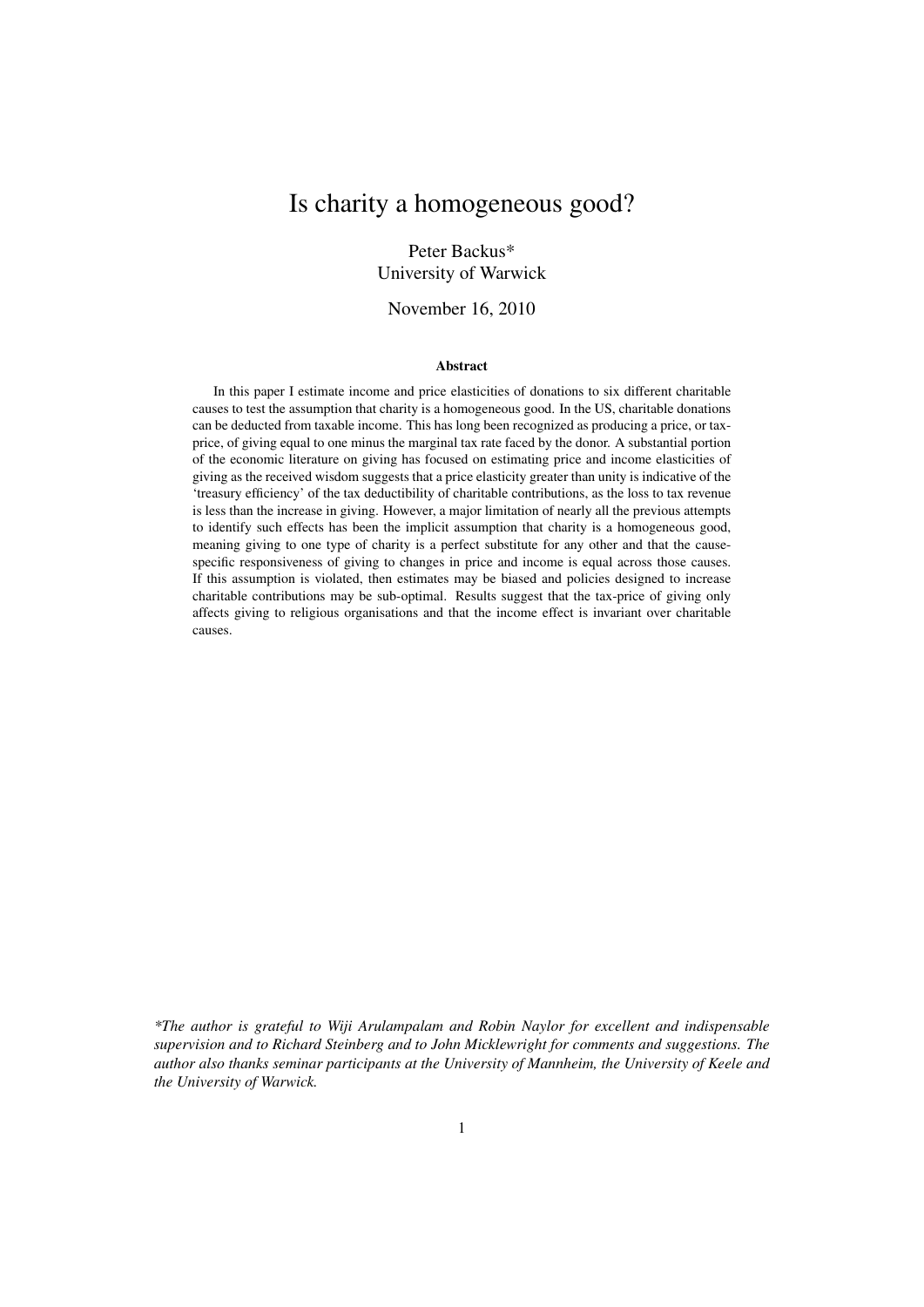### 1 Introduction

*People are still going to be able to make charitable contributions. It just means if you give \$100 and you're in this tax bracket, at a certain point, instead of being able to write off 36 (percent) or 39 percent, you're writing off 28 percent. Now, if it's really a charitable contribution, I'm assuming that that shouldn't be the determining factor as to whether you're giving that hundred dollars to the homeless shelter down the street.* -President Barack Obama

Economists have long been interested in philanthropic behavior and its underlying determinants, producing an extensive literature looking at the effects of the price, income, donor characteristics, government actions, interdependent preferences and recipient behavior on giving. However, despite decades of research on charitable contributions, many issues remain unresolved.

The economic literature on giving has largely focused on the impact of changes in income and price on the decision of how much to give. The question of to whom or what one gives has largely been ignored As a result, nearly all of the empirical work has been carried out with a rather strong implicit assumption; that charity is a homogeneous good. This assumption requires that, all else being equal, giving to one charitable cause, or type of organization, say the Donkey Sanctuary, be a perfect substitute for giving to any other type, the Catholic Church, say.

While the assumption of homogeneity is not necessarily invalid, it should be immediately apparent that it is questionable and, at the very least, should be verified by identifying cause-specific variation in the determinants of charitable giving. The identified motivations for giving are many and it is difficult to make a case for any one motivation or combination being the sole determinant of giving to all causes under all circumstances.

A frequent pursuit of economists in this field has been the identification of the price elasticity of giving. In the US taxpayers do not pay income tax on any declared charitable contributions. One result of Becker's 1974 Pure Public goods model is that a price elasticity in excess of unity is indicative of the efficiency, or treasury efficiency as it is sometimes called in the literature, of the tax deductibility of giving as the foregone tax revenue is exceeded by the increase in aggregate giving.<sup>1</sup> Thus, the total provision of the public good will increase. This concept of treasury efficiency is meaningful only for contributions to non-religious charities as the US government is restricted from funding religious organizations, though this has been challenged to a degree in recent years.<sup>2</sup> The identification of the price elasticity with real policy implications therefore requires the disaggregation of giving into religious and secular components.

Even conventional single equation models of secular giving will offer an incomplete picture of the decision to give if the implicit homogeneity assumption is invalid as the identification of the determinants of aggregate secular giving may hide different effects on giving to different causes. A 'one-size-fits-all' incentive for giving may be sub-optimal in terms of maximizing charitable giving.

Furthermore, if using an aggregate dependent variable, then parameters estimated using the aggregate donations may be biased. Consider the following simple model of charitable giving. Let  $d_{ij}$ 

$$
\frac{\partial D}{\partial t} > t \frac{\partial D}{\partial t} + D \tag{1}
$$

note that  $\frac{\partial D}{\partial t} = -(1 - t)$ Rearranging gives

$$
\left(\frac{\partial D}{\partial (1-t)}\right) \left(\frac{(1-t)}{D}\right) = \left(\frac{\partial D}{\partial t}\right) \left(\frac{t}{D}\right) < -1\tag{2}
$$

The loss in revenue is therefore exceeded by the increase in contributions if and only if giving is price elastic.This exposition of the issue is outlined in Bradley, Holden, and McClelland (2005)

 $<sup>1</sup>$  If *t* is the marginal tax rate, and *D* is the deducted donation, then tax revenue is decreased by *tD*. The increase in</sup> contributions will then exceed *tD* if

<sup>&</sup>lt;sup>2</sup> See: 'Mr. Bush's 'Faith Based' Agenda', New York Times, July 8, 2001; 'Obama Upholds Bush's Faith Policy', Los Angeles Times, February 6, 2009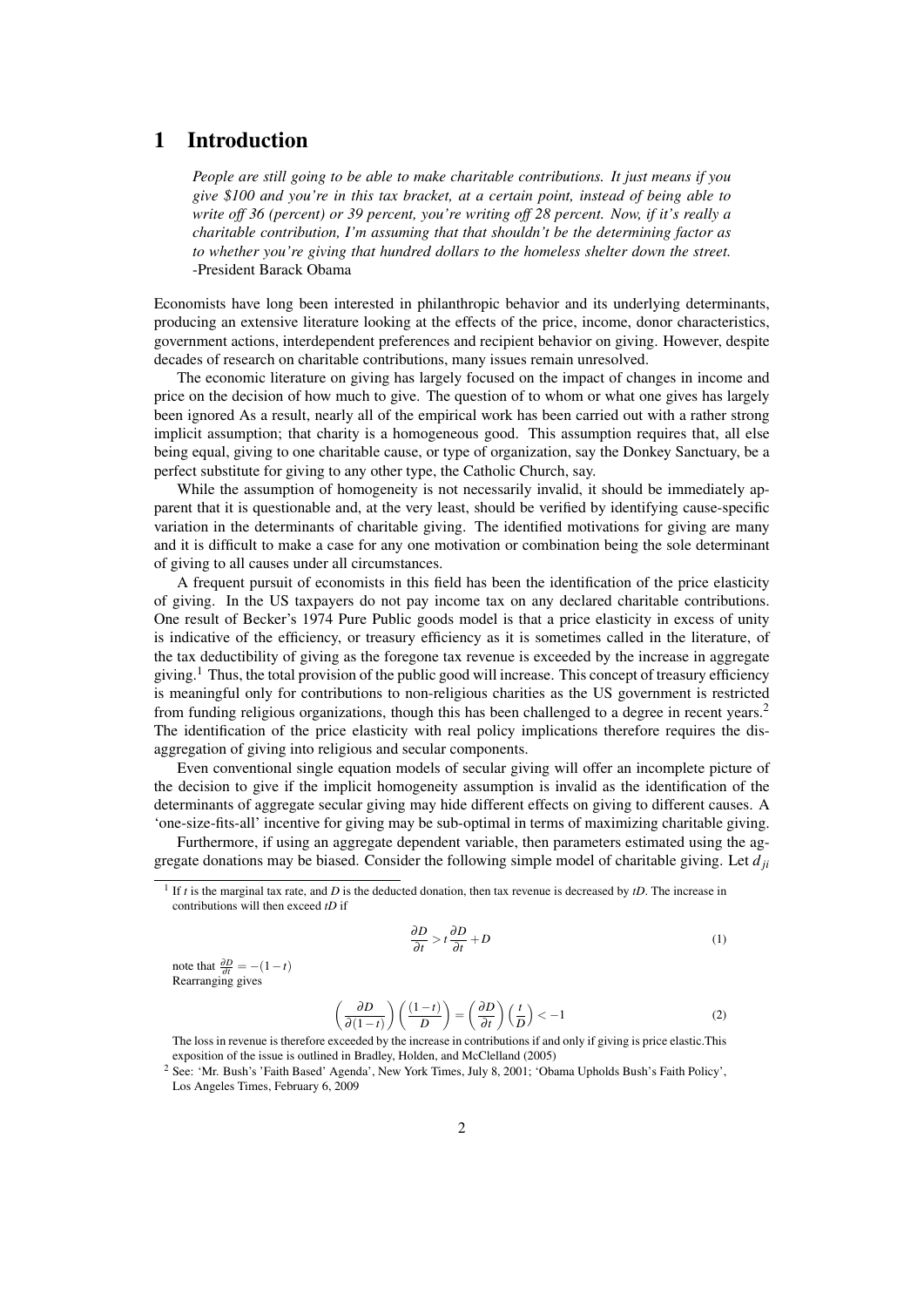be household *i*'s donation to cause j,  $y_{it}$  be household *i*'s income and  $p_i$  be the tax-price of giving, one minus the marginal tax rate, faced by household *i*. Such that total household giving is given by

$$
g_i = c + \beta y_i + \gamma p_i + \varepsilon_i \tag{3}
$$

and giving to cause *j* is given by

$$
g_{ji} = c_j + \beta_j y_i + \gamma_j p_i + \varepsilon_{ji}
$$
\n<sup>(4)</sup>

The cause specific parameters  $\beta_i$  and  $\gamma_i$  can be treated as the sum of the constrained parameters in equation and an additional cause-specific element,  $\kappa_j$ , such that  $\beta_j = \beta + \kappa_j^{\beta}$  and  $\gamma_j = \gamma + \kappa_j^{\gamma}$ . Total household giving can be obtained by summing over *j*. Adding and subtracting *gi* and re-arranging yields

$$
g_i = c + \beta y_i + \gamma p_i + \varepsilon_i + \left[ (\sum \beta_j - \beta) y_i + (\sum \gamma_j - \gamma) p_i + (\sum \varepsilon_{ji} - \varepsilon_i) \right]
$$
(5)

The final term in equation 5 is an extra error component which will be correlated with the regressors if  $\sum \beta_i \neq \beta$ ,  $\sum \gamma_i \neq \gamma$  or  $\sum \varepsilon_{ii} \neq \varepsilon_{ii}$ . Note the conditions will not be satisfied in the constant elasticity (log-log) specification commonly used in the literature if charity is a homogeneous good.

Previous estimates of the determinants of cause-specific giving have not been consistent from one study to the next. The estimation procedures used have not accounted for the high proportion of nondonors, unobserved individual effects (Yen 2002), cross-equation correlation (Bradley, Holden, and McClelland 2005) or all of the above (Feldstein 1975b). In this paper I consider a system of censored demand equations to model household donations to six charitable causes using household survey data from the US. To do so, I employ a correlated random effects system of Tobits which accounts for correlation between the regressors and the unobserved individual effects, the large number of non-donors and the correlation across donations to different charitable causes. Advances are made in the construction of the price variable, a function of the marginal tax rate and so correlated with income. Using data on state income taxes and non-cash donations and the exogenous change in the federal tax schedule enacted in 2001 and 2003, I construct price that is essentially uncorrelated with income allowing for identification of the separate effects.

The paper proceeds as follows. Section 2 reviews the theoretical and empirical literature by which the current paper is motivated and in which it is placed. Section 3 describes the data used in the analysis. The econometric approach is outlined in section 4. Results are presented in section 5 and conclusions drawn in section 6.

### 2 Literature Review

The theoretical literature on giving has focused primarily on explaining how seemingly selfless behavior can be reconciled with the classical conception of the self-interested economic agent with a well-behaved utility function. The motivations for giving identified by economist can be divided into three principal schools: Pure Public Goods (Becker 1974; Ribar and Wilhelm 1995), Warm Glow (Andreoni 1989, 1990) and Impact (Duncan 2004; Atkinson 2009).<sup>3</sup>

The most evident benefit from making a donation to a charity is the effect of that donation on the activity of the charity. One who likes donkeys will contribute to The Donkey Sanctuary in order to sustain or enhance the service provided to the 2,000 donkeys currently cared for by the organization in the United Kingdom.4 The increase in that care provided increases the donkeys' welfare which, in turn, increases the welfare of all who care for donkeys, donor or otherwise. The same logic is applicable to donations made to organizations working with people, restoring art, or researching a cure for cancer. Thus the benefit of housing a homeless man or caring for a donkey can be treated as

<sup>&</sup>lt;sup>3</sup> Behavioral models of pro-social behavior also exist (e.g. Cappellari, Ghinetti, and Turati 2007).

<sup>4</sup> See http://www.thedonkeysanctuary.org.uk for details.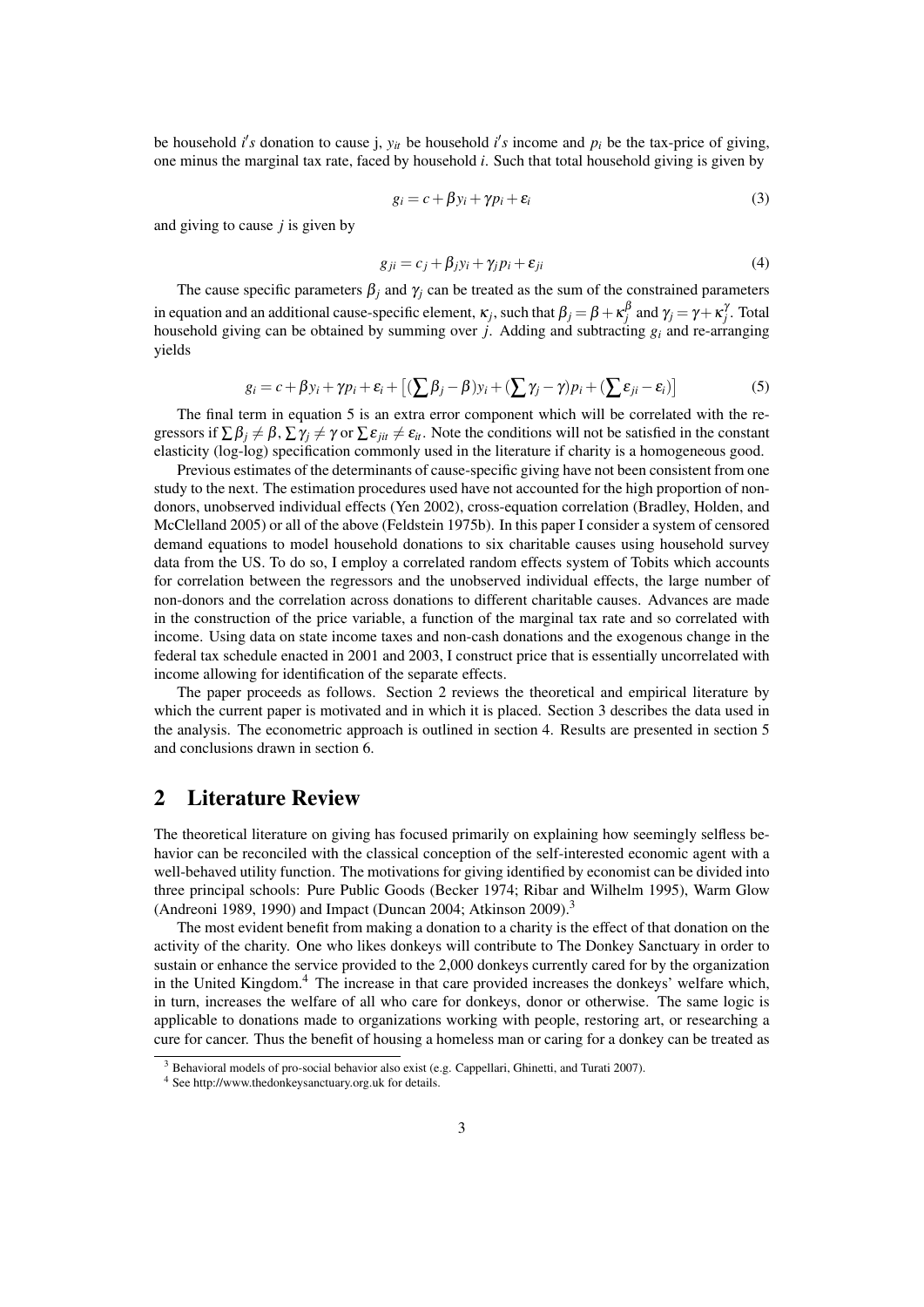a public good. This Pure Public Goods model, where donors derive utility from the overall provision of the public good, was formalized in Becker (1961) and Becker (1974) and enhanced elsewhere (e.g. Bergstrom, Blume, and Varian 1986)

The second motivation, while recognized as early as Becker (1961), was not formalized until Andreoni's work in the 1980's. The Warm Glow theory of giving has donors deriving a utility from the act of giving itself. Duncan (2004) notes that donors motivated by pure warm glow would be indifferent if their donation got lost in the mail as they derive utility from the size of their sacrifice.

Duncan (2004) introduces the Impact model of giving whereby donors derive utility from the direct impact of their donation on the provision of the public good. This model differs from the Public Goods model in that donors do not consider the government provision of the public good funded by taxes as part of their impact on the provision of the public good. Duncan also introduces a concave production function so that donors are not indifferent to the current provision of the public good.

Duncan's model nests both the Warm Glow and the Pure Public Goods models. I amend his model slightly to allow for a proportional tax and two different public goods in the simple presentation that follows. Let there be a single donor that can give to one of two public goods (charitable causes): Secular (*S*) and Religious (*R*). Secular can be provided by donations,  $d_S$ , from the philanthropist and by a government which collects a share, *t* where  $0 \le t \le 1$ , of the the donor's net income, *y*−*dj*. Religious can only be provided by donations, *dR*. Donations of either type are deductible from the donor's taxable income. Let  $Z(h_i)$  be the production function for charitable output where  $h_j = (e_j + d_j + G_j)$ ,  $e_j$  is the endowment charitable good *j*,  $d_j$  is the donation made to *j*,  $G_S = t(y - d_S)$  is the government provision of Secular and  $G_R = 0$ .

The utility function of a warm glow donor is given by  $V((1-t)(y-d_i), (1-t)d_i)$  as she derives utility from the size of her sacrifice. The utility function of the public goods donor is given by  $V((1-\alpha))^2$  $t$ )(*y* − *d<sub>i</sub>*), *Z*(*h<sub>i</sub>*)), as she derives utility from the overall provision of the public good. An impact donor's utility function is given by  $V((1-t)(y-d_i), Z(e_i+d_i+G_i) - Z(e_i+G_i))$  as her utility is derived from the increase in the provision of the public good funded directly by her donation. Assume a quasi-linear utility function such that the impact donor's utility can be written as

$$
V = U((1-t)(y-d_j)) + \alpha \sum_{j=S,R} [\alpha_j Z(e_j + d_j + G_j) - \alpha_j Z(e_j + G_j)]
$$
(6)

where  $\alpha$  is what Duncan calls the altruistic parameter,  $\alpha_s = 0$ , 1 and  $\alpha_R = 1 - \alpha_s$  indicates whether the donor cares about Religious or Secular. The warm glow donor's utility function is can be obtained by assuming *Z*(*h*) is linear such that  $Z(e_j + d_j + G_j - Z(e_j + G_j)) = \theta(e_j + d_j + G_j) - \theta(e_j + G_j) =$  $\theta d_i$ . Maintaining the simplifying assumption that utility is linear in  $Z(h)$  and dropping the last term in equation 6,  $\alpha_i Z(e_i + G_j)$ , produces the utility function of the pure public goods donor.

It is from the public goods approach that the traditionally specified price of 1−*t*, and the importance of the unitary price elasticity, originated. This is the price of a donor's contribution towards the public good in terms of forgone consumption. This is different, however, from the price of increasing the public good in terms of foregone consumption as it ignores the change in the government contribution,  $G_j$ , to the public good caused by the decrease in tax revenue when a donation is made. This distinction becomes important when considering cause-specific (Secular or Religious) giving. Taking this additional change into consideration when formulating the price means the price of increasing the provision of Secular and Religious will differ as *GR* is fixed at zero. For the public goods donor, the price of giving is given by

$$
p_j^{PG} = -\frac{\partial (1-t)(y-d_j)}{\partial (d_j + G_j + e_j)} = -\frac{\partial (1-t)(y-d_j)}{\partial d_j} / \frac{\partial (d_j + G_j + e_j)}{\partial d_j}
$$
(7)

If the donor gives to Secular then the denominator in equation 7 is

$$
\frac{\partial (d_S + G_s + e_S)}{\partial d_S} = 1 - t \tag{8}
$$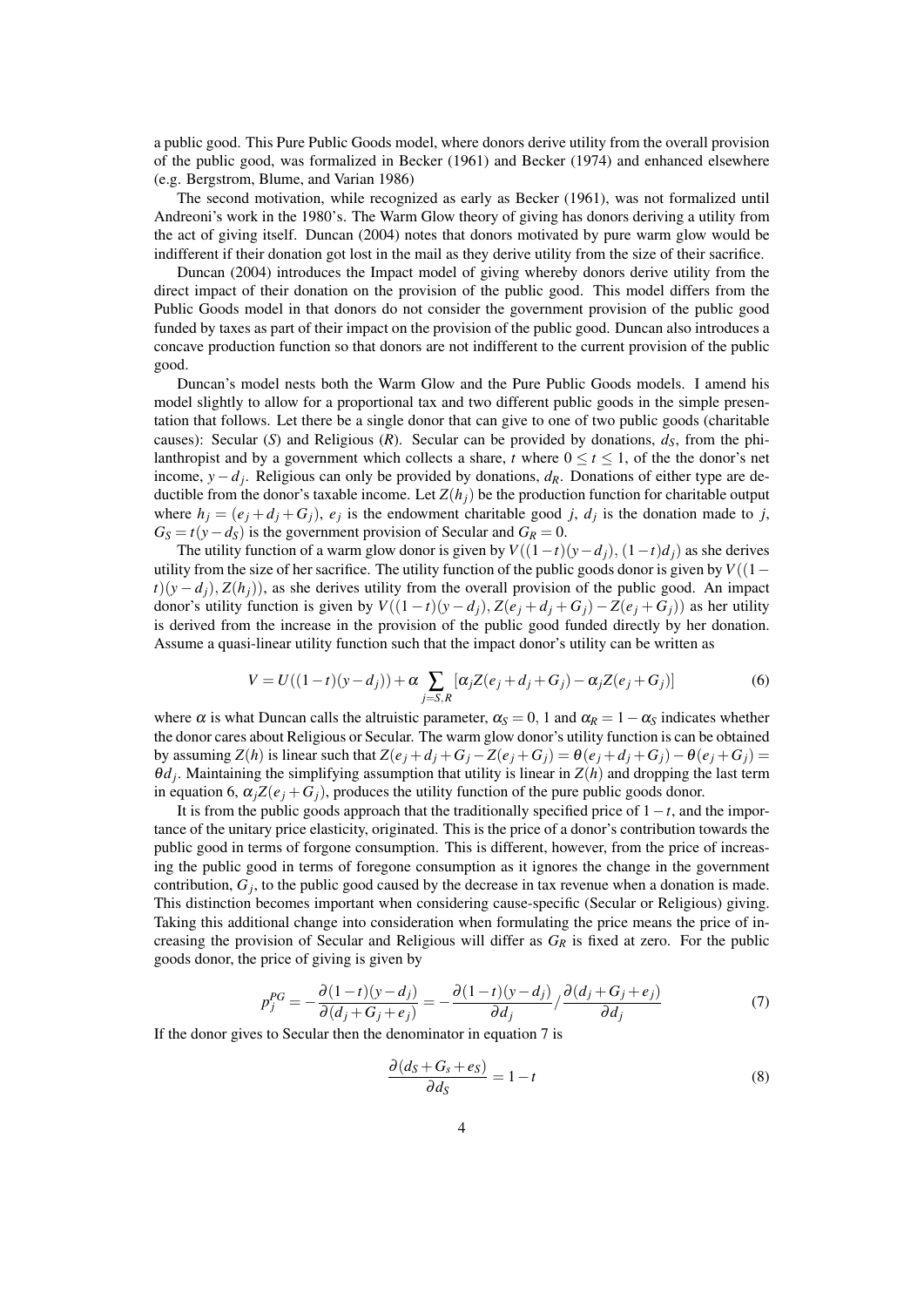and the numerator remains the same. Therefore, the price of increasing the provision of Secular faced by a public goods donor is  $p_S^{PG} = 1$ ; a one unit increase in the provision of Secular requires a one unit decrease in non-charitable consumption. For the public goods price of increasing Religious, the denominator in equation 7 is replaced by

$$
\frac{\partial (d_R + G_R + e_R)}{\partial d_R} = 1 \tag{9}
$$

and the numerator is the again the same (recall  $G_R = 0$ ). Therefore, the price of increasing the provision of Religious faced by a public goods donor is  $p_R^{PG} = (1 - t)$ . Note this is the classically conceived of price of giving. Therefore, the price of increasing Secular is fixed at one, so a change in giving to Secular in response to a change in the marginal tax rate, and thus the price, will be due to the income effect only. The price of increasing Religious is  $1-t$ . A change in giving to Religious in response to a change in the marginal tax rate will be due to the price effect only. In other words, a change in the marginal tax rate will lead to a shift of the budget constraint for Secular donors and a change in the slope of the budget constraint for Religious donors. Therefore, estimated price elasticities might vary over secular and religious giving.

### 2.1 Empirical Literature

Despite decades of empirical work on the question of the efficiency of the tax deductibility of donations (e.g Feldstein 1975a; Reece 1979; Reece and Zieschang 1985; Kingma 1989; Randolph 1995; Auten, Sieg, and Clotfelter 2002; Bakija and Heim 2008) no consensus has emerged as results have proven sensitive to estimation method and data. The earliest papers (Taussig 1967; Schwartz 1970) found giving to be price inelastic. Then through the 1970's a number of studies (Dye 1976; Boskin and Feldstein 1977; Abrams and Schitz 1978) found that giving was in fact price elastic. This early consensus was then challenged in Feigenbaum (1980), which used GLS estimation and identified statistically significant inelastic price effects. In the 1980's a great deal of work (Auten and Rudney 1986; Brown 1987; Reece and Zieschang 1985; Glenday, Gupta, and Pawlak 1986; Kingma 1989) was done in this area, yet conclusions as to how responsive donors were to changes in the price varied, at times substantially, from study to study. From the late 1980's researchers began in earnest to use panel data. The ability to account for individual effects has been found to be important in studies of giving as those studies employing panel data tend to find that giving is price inelastic (Broman 1989; Daniel 1989; Randolph 1995; Eaton 2001; Auten, Sieg, and Clotfelter 2002).

The price is not the only variable of interest to economists looking at the determinants of charitable giving. Gender has been shown to be a significant determinant of both to whom to give and how much to give (Andreoni, Brown, and Rischall 2003) as has marital status (O'Neil and Richard 1996). Okten and Osili (2005) find race to be a significant determinant of charitable behavior. Carman (2003) shows that the giving behavior of peers can affect one's decision to give. Age and the level of education are generally found to be significant (Reece and Zieschang 1985; Leslie and Ramey 1988). Differences in the effects of permanent versus transitory income and prices have been identified in Randolph (1995) and Auten, Sieg, and Clotfelter (2002), though results are sensitive to the estimation methods used.

#### 2.1.1 Donations by Cause

Nearly all of the above studies look at the impact of changes in socio-economic factors on total individual or household giving. Far less research has been done on cause specific giving (Feldstein 1975b; Dye 1976; Feldstein and Clotfelter 1976; Reece 1979; McClelland and Kokoski 1994; Yen 2002; Bradley, Holden, and McClelland 2005). Table 1 summarizes the income and price elasticities in several of these papers all of which use data from the US.

Table 1 about here.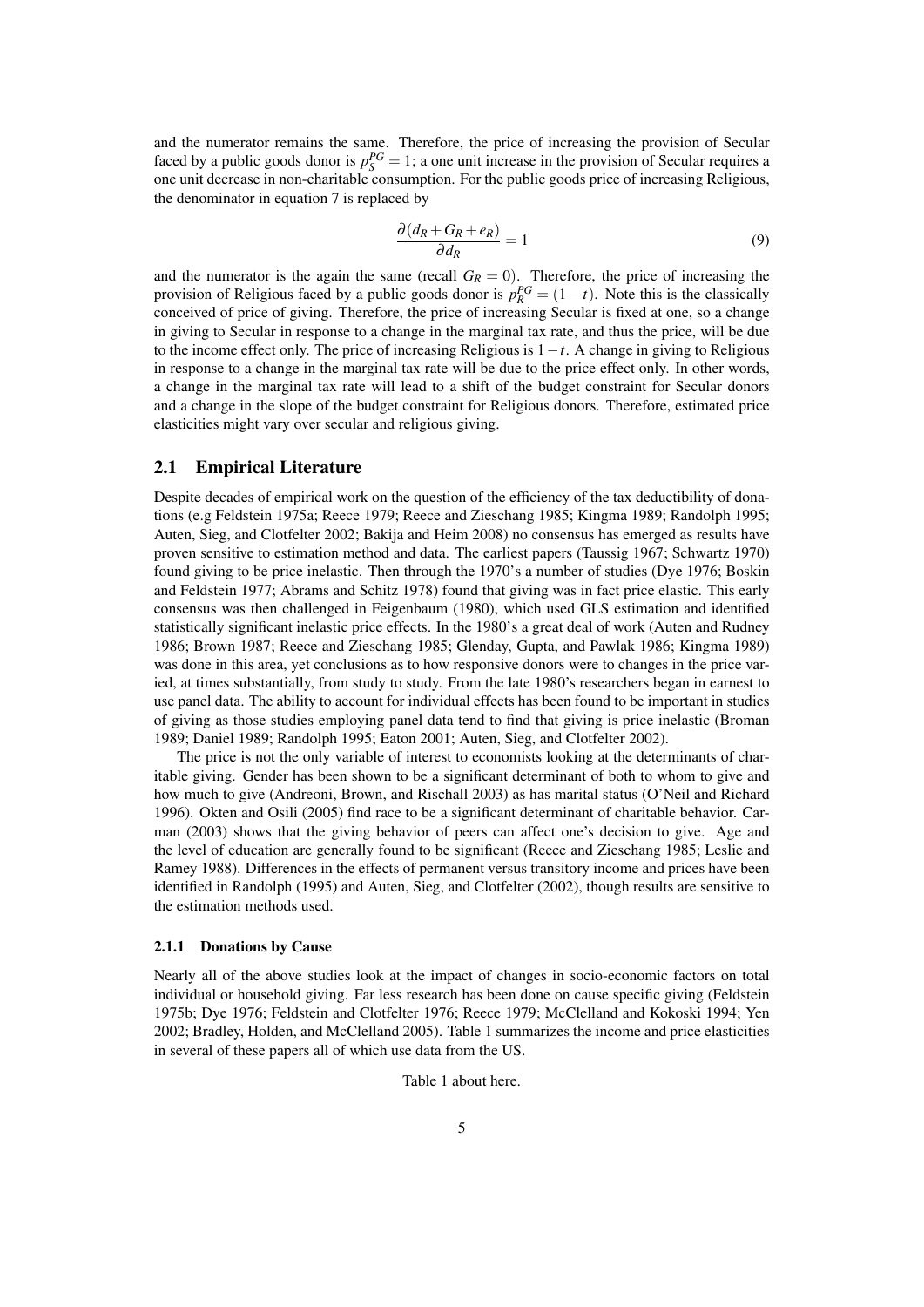Feldstein (1975b), column (1), found that price elasticities vary significantly over the causes under examination: religious, education, hospitals, health and social welfare, and other. Using IRS data from 1962 containing the value of itemized charitable contributions across 17 adjusted gross income cohorts, he found that gifts to education institutions and hospitals are very sensitive to the cost of giving whereas giving to religious causes is found to be much less price sensitive. Feldstein also estimated a price elasticity of aggregate giving very close to negative one and invariant over income cohorts.

Reece (1979), column (2), looked at giving to different causes using a subset of the 1972-1973 Bureau of Labor Statistics Consumer Expenditure Survey (BLS CEX) containing data on eight classifications of contributions, though counted among these was alimony and inter-personal gifts (e.g. birthday gifts). A significant benefit of using survey data is that data on non-donors (non-itemisers) is available; zero values are observed only if the individual failed to make a charitable donation. With US data from tax files, zero donations are observed for those not declaring any donations and those not itemising their taxes, though these people may have made a donation. Age of the household head is found to be positive and significant for all causes, though the identified effect varies by cause, being smallest for religious giving. The results in Reece conflict with those in Feldstein (1975b), as Reece finds religious giving to have the largest price elasticity and education the smallest.

McClelland and Kokoski (1994), column (3), use a panel from the BLS CEX to look at giving to religious and service organizations independently. They find that giving to religious charities is close to unitary elastic and giving to non-religious causes is price elastic. In addition to price and income, the authors include age and education. Results suggest the affect of age is larger for religious giving and that education increases both types of giving similarly.

Bradley, Holden, and McClelland (2005) look at total giving and giving to social welfare organizations. The authors use a two-stage semi-parametric method to estimate price and income elasticities using data from the 1982-1984 waves of the Consumer Expenditure Survey. The authors look at giving to only two defined causes; social welfare groups and total giving, finding that giving to welfare organizations is price elastic and total giving is price inelastic (column( 4)).

Only Yen (2002) allows for the joint nature of the donation decisions by estimating the determinants of cause-specific donations using a system of Tobits and data from the 1995 Consumer Expenditure Survey. Yen finds little variation in the estimated income elasticities of giving to three different causes. However, the cross-sectional nature of the data exposes the estimator to potential omitted variable bias as the individual effect is left unaccounted for. Moreover, Yen does not include a price variable in his estimations.

Cause-specific giving has been studied elsewhere (Schiff 1985; Khanna, Posnett, and Sandler 1995; Khanna and Sandler 2000) though these papers use charity-level data and the price variable they include is not directly comparable to that used in the literature reviewed above. Important to note, however, is that each of these papers finds cross-cause variation in the determinants of a charities income.

### 3 The Data and Descriptive Statistics

### 3.1 The PSID

There have been to date a number of studies on giving that have used survey data. Most notable of these surveys is the BLS CEX, the biennial survey Giving and Volunteering in the U.S., used in Andreoni, Brown, and Rischall (2003), Clotfelter (1997), and Andreoni, Scholz, and Gale 1996. Other employed surveys have included General Social Survey used by Gruber (2004), a survey of National Public Radio listeners used in Kingma (1989), and a Florida Consumer Attitude Survey used in Brown (1987). Most of the above are, however, one-off surveys except the BLS CE which is annual but is not a true panel. Questions about charitable behavior have recently been added to the Panel Study of Income Dynamics (PSID) survey.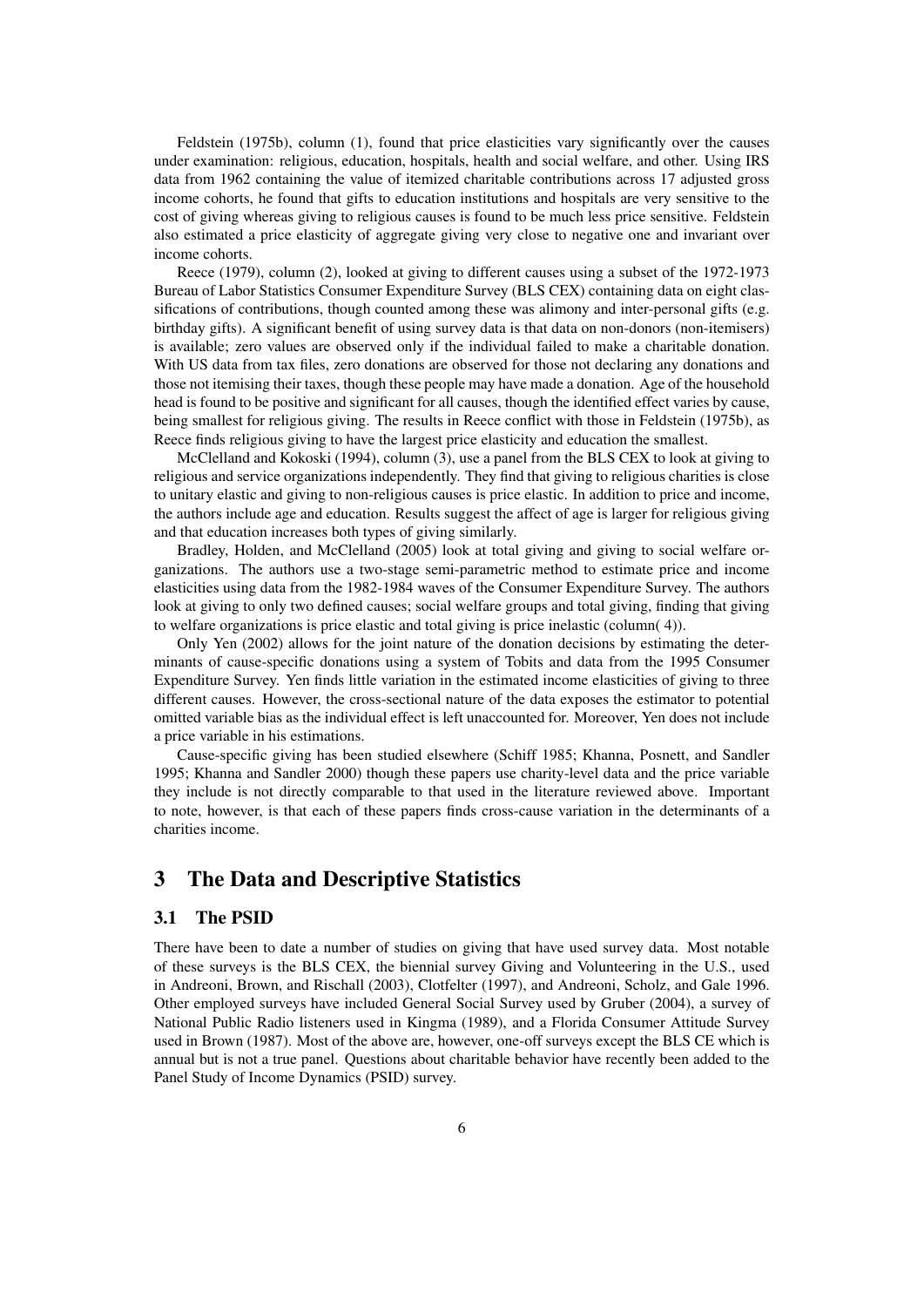The PSID began as an annual survey of a sample of U.S. individuals and the family units in which they live. The central focus of the data is economic and demographic, with substantial detail on income sources and amounts, employment, household composition, and residential location.

Since 2001, the PSID has included the Center on Philanthropy Panel Study (COPPS) module containing data on giving and volunteering disaggregated by charitable cause. Wilhelm (2006) compares the PSID data to tax return data in the number of missing values and the amounts being reported and finds that the PSID survey data is of 'high quality' comparable to that obtained from documentary analysis of tax returns.

The raw panel used in this paper is constructed from three waves of the PSID (2001, 2003, 2005) containing 7,406, 7,822 and 8,002 households respectively. The low income over-sample is dropped leaving a representative sample of American households. Households with a change in marital status are dropped. Observations with a working Head  $<sup>5</sup>$  that give away more than 50 percent of their</sup> income were dropped (Feldstein 1975b; Reinstein 2006) as were those with a year-on-year change in total giving in excess of 25% of income. Observations with negative after tax income were dropped. Endogenous itemisers are those households which do not have sufficient non-donation deductions to itemize. Results were found not to be sensitive to the exclusion of these endogenous itemisers and so they are not dropped as has been done in some of the literature (Clotfelter 1980). Of the remaining households, only those present in all three years are maintained. The resulting balanced panel contains 10,899 observations for 3,633 households over three years.

### 3.2 The price of Giving<sup>6</sup>

In the simplest terms, the price of giving is merely one minus the marginal tax rate for those who itemize and one for everyone else. Such a simple formulation is precisely how some researchers (e.g. Taussig 1967) defined the variable. However, the marginal tax rate is a non-linear function of income and therefore the two will be correlated. A sufficiently high correlation can make identification of the model difficult and efforts have been made over the decades to produce a price variable with sufficient income independent variation.

Feldstein (1975a), and Randolph (1995) account for gifts of appreciated assets. Reinstein (2006) and Auten, Sieg, and Clotfelter (2002) calculate the price first by computing the marginal rate with donations set to zero and then again using a predicted increment of charitable giving set at 1 percent of average income. Other identified sources of income independent variation are the use of state taxes (Abrams and Schitz 1978; McClelland and Kokoski 1994) and the use of pseudo-natural experiment methods to take advantage of exogenous changes to the federal or state income schedule during the period of observation (Randolph 1995, Auten, Sieg, and Clotfelter 2002).

The price variable developed in the current paper builds on these specifications, addressing two sources of endogeneity as discusses in Clotfelter (1980) and producing income independent variation in the price variable.

The first source of endogeneity is in the decision to itemise which can be determined by the level of donations. Itemization status is predicted using each households interest paid on a mortgage, childcare costs, medical costs in excess of 7.5% of taxable income, property taxes and state taxes and charitable giving predicted as 2% of aggregate gross income (the sum of taxable and transfer income of the Head and Wife). If the sum of these components is greater than the relevant (for the year and filer type) standard deduction then the household is denoted as an itemiser. This process slightly

<sup>5</sup> According to the PSID Guidebook, "the Head of the family unit must be at least 16 years old and the person with the most financial responsibility for the family unit. If this person is female and she has a husband in the family unit, then he is designated as Head. If she has a boyfriend with whom she has been living for at least one year, then he is Head. However, if the husband or boyfriend is incapacitated and unable to fulfill the functions of Head, then the family unit will have a female Head." Generally speaking, for married/co-habituating couples the household Head is male unless the alternative is explicitly stated by the interviewee.

<sup>6</sup> Appendix A contains a fuller discussion of the price variable in studies of charitable giving.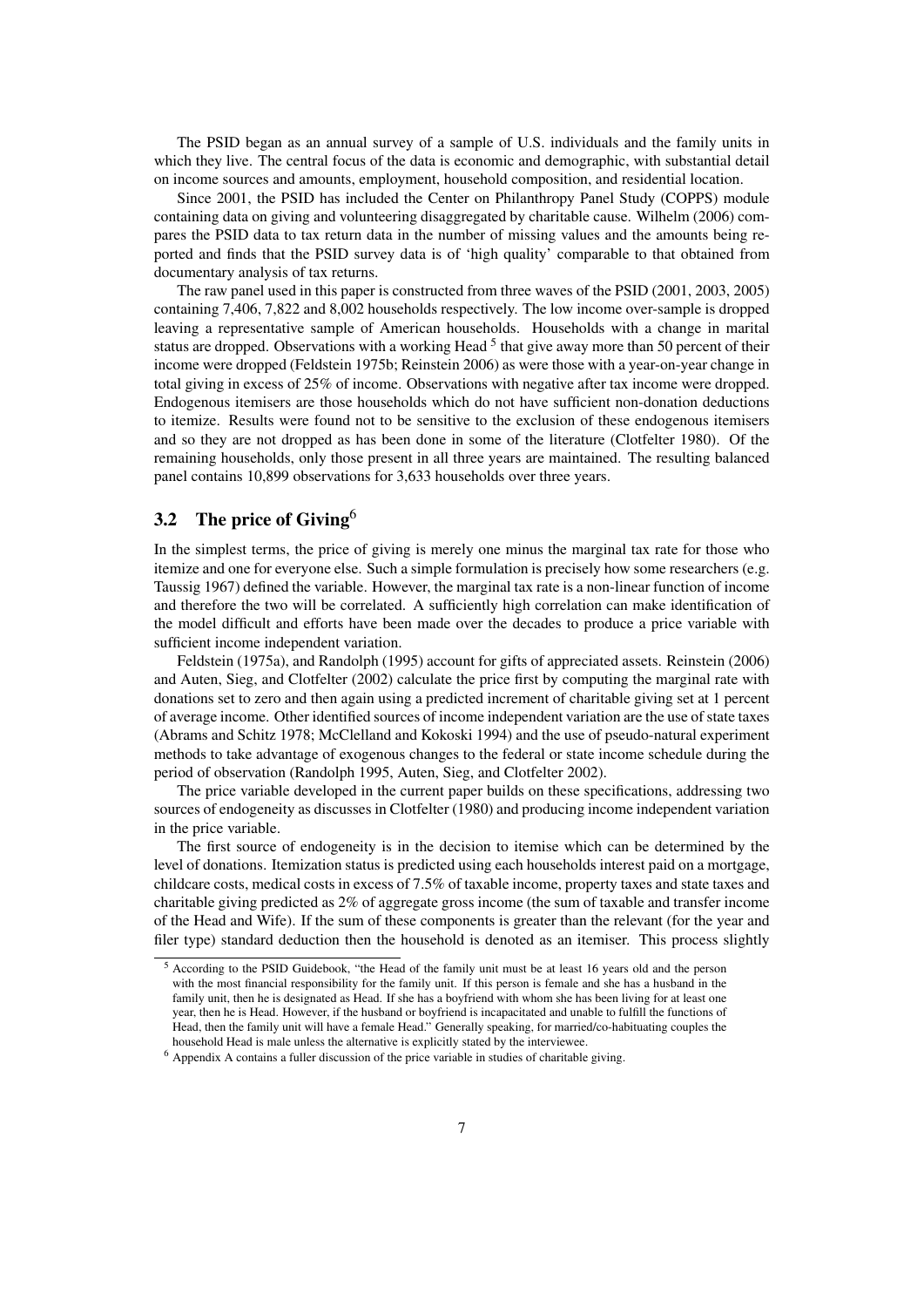under-estimates the number of itemisers in the sample (34.6% predicted versus 38.6% declared). It is assumed that those itemizing federal taxes are also itemizing state taxes.

The second source of endogeneity (price is a function of donations and income) is addressed in line with previous work by using the mean of the marginal rate using a level of predicted giving (1% of income) and the marginal rate calculated without any charitable contributions. The inclusion of state income taxes further provides price variation that is independent of income and donations as the existence and magnitude of state income taxes varies as does the detectability of charitable donations from state taxes. Moreover, the change in American tax law between 2000 and 2004 (significant reduction in the federal marginal rate, adjusted schedule) provides an added source of exogenous variation and establishes a sort of natural experiment element to the analysis.

The changes to tax schedule and brackets provides an exogenous change in price that would otherwise not be available. The contemporaneous change in the tax rates and schedule results in some major swings in price for some households. For example, the marginal tax rate faced by households earning \$43,851 in 2000 and \$46,700 in 2002 fell by thirteen percentage points over that period.

The issue of how donations are composed (cash, material goods or appreciable assets) is addressed using data on the proportion of non-cash gifts that are in fact appreciated assets and thus subject to a different tax deduction schedule. Ackerman and Auten (2008) shows that the composition of non-cash donations varies as income increases. The wealthy are more likely to make donations of appreciated assets, while the middle and lower classes tend to claim deductions for clothing and household items (which do not have any capital gain tax to be avoided as they have generally depreciated in value). The price variable is calculated using data from Ackerman and Auten (2008) and data from the IRS archives on the percentage of donations likely to be appreciated property (i.e., stock and real estate) across seven broad income bands.

The annual price variable to be used in the current paper is defined as:

$$
P = 1 - \delta_D \left[ \frac{mtr_F \chi_C + (1 - \chi_C)W_C \omega_C + mtr_S \delta_S - mtr_F mtr_S \delta_F - mtr_F mtr_S \delta_S}{1 - mtr_F mtr_S \delta_F} \right]
$$
(10)

where  $\delta_D$  is a dummy equal to one if *i* itemizes,  $mtr_F$  is the federal marginal tax rate faced by *i*,  $\chi_C$ is the proportion of donations that are cash for  $i$ 's income cohort,  $W_C$  is a weighted mean of the long and short term federal capital gains tax rates in *i*'s income cohort times the proportion of donations that are non-cash,  $(1-\chi_C)$ , times the proportion of non-cash donations that are appreciated property in *i*'s income cohort,  $\omega_C$ ,  $mtr_S$  is the state marginal tax rate,  $\delta_S$  is a dummy equal to one if donations can be deducted from state returns, and  $\delta_F$  is a dummy if federal taxes can be deducted from state returns.

Marginal tax rates are obtained using NBER's Taxsim program (Feenberg and Coutts 1993). The price variable used in the analysis is the mean of the first-dollar price and the price generated with a predicted level of giving of 1% of income and  $\delta_D$  is the predicted rather than actual itemisation status. This construction mitigates the potential endogeneity of the price variable and reduces the correlation between price and income from -0.48 for a price based simply on income tax bands to -0.09 for the price as defined in equation 10.

#### 3.3 The Causes

The COPPS module includes a number of questions about which causes contributions were made to, the amounts contributed and a series of ranges given should the interviewee not recall the exact amount. In 2000, donations were decomposed into five separate causes: religious organizations (Religious), combination funds like the United Way (Combination), groups helping the needy (Needy), health and medical organizations (Health) and educational institutions (Education). In addition to these five causes for which actual amounts are available, binary variables indicating positive donations made to five more causes (Youth, Arts, Community and Neighborhood, Environment, and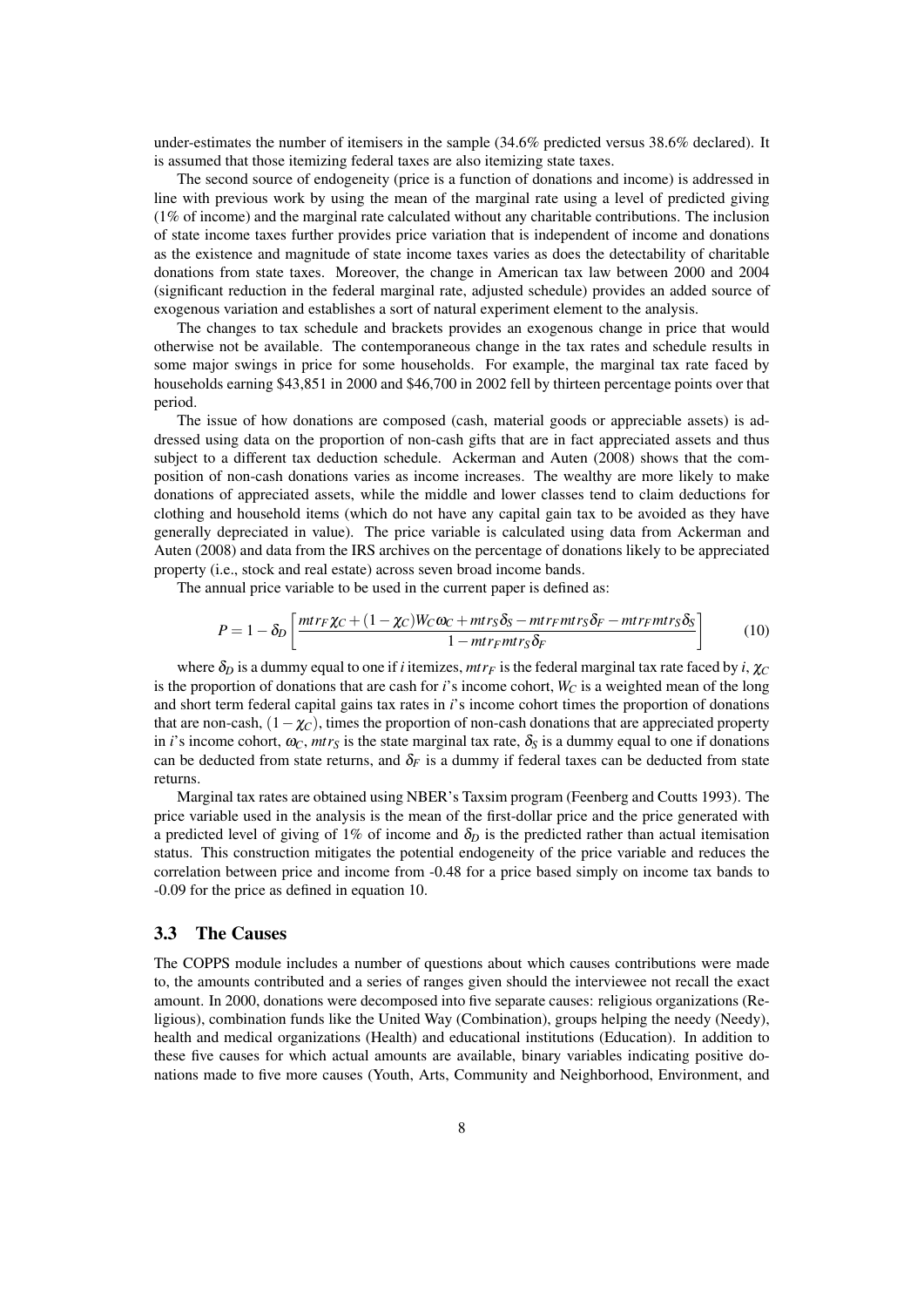International) are available with the total amounts given to these causes summed up in a single continuous variable. The analysis here focuses on the causes available for all three years.

Causes in the COPPS survey are donor defined. As the interest is in impact of socio-economic characteristics on donations to different causes, it is not relevant how the recipient organization defines what it does, nor how the government or researchers define what it does. The definition of interest is that applied by the donor. The cost of using donor defined causes is that an individual may change how she classifies a charity or, if different people from the same household undertook the survey in different years, than the households classification may not be consistent.

Table 2 presents the distributions of the variables used in this study. Panel A presents the regressors and panel B presents the donations by cause.

#### Table 2 about here.

The unit of analysis is the household and variables are defined at the household level all monetary figures are in 2008 prices, deflated using the Consumer Price Index.7

Panel A reports descriptive statistics for the explanatory variables used in this study and panel B reports the participation rates and mean positive donations for each cause. Income is defined as the sum of taxable and transfer income of the Head and Wife, if there is one, net of state and federal income taxes. Annualized wealth is the reported level of household net wealth including home equity multiplied by  $2.5\%$ .<sup>8</sup> Age refers to the mean age of the household Head and Wife, if present. Years of education is based on the most educated person of the Head and Wife, if there is one. The percentage of households that are religious refers to those households in which either the Head or Wife, if present, has stated a preferred religion (e.g. Catholic, Muslim). Race is based on the racial composition of the household. An observation is denoted as *White* only if both the Head and Wife, if present, are white and analogously for black households. All other racial compositions are included in a third category*.* The percentage of households in good health is based on a question in the PSID survey. The 'Good Health' dummy is equal to one if both the Head and Wife, if present, report health that is 'Good', 'Very Good' or 'Excellent' and zero otherwise.

The probability of making a donation of any kind is 71% with a mean positive household donation of \$2,319.66. $9$  Both the participation rates and mean donations vary between causes. Half of all households make a donation to a religious charity while only 17.6% give to Education. The participation rates for Health and Other are very similar at about a quarter of the sample, though the mean donation to Other is about 50% higher. The most popular secular cause is Combination, perhaps indicative of the popularity of organisations like The United Way. The decisions to contribute do not, however, appear to be independent of one another as the probability of a household contributing to cause *X* conditional on contributing to any other cause (not shown) is higher for every cause than the unconditional probability of donating to cause *X* for all causes. This is consistent with results in Micklewright and Schnepf (2009) and suggests that the interdependence of the cause-specific donation decisions should be accounted for in estimation.

### 4 Model and Estimation

Let  $d_{jit}$  be the donation to cause  $j = 1, 2, \ldots, J$  by household  $i = 1, 2, \ldots, N$  at time  $t = 1, 2, \ldots, T$ . The model I wish to estimate can then be represented as

$$
d_{jit} = max\{x_{it}^{'}\beta_j + e_{jit}, 0\}
$$
 (11)

<sup>7</sup> See: http://www.bls.gov/cpi/

<sup>8</sup> I am grateful to Richard Steinberg for guidance concerning this variable.

<sup>&</sup>lt;sup>9</sup> The survey question in the COPPS module is whether or not a donation in excess of \$25 was made in the last year.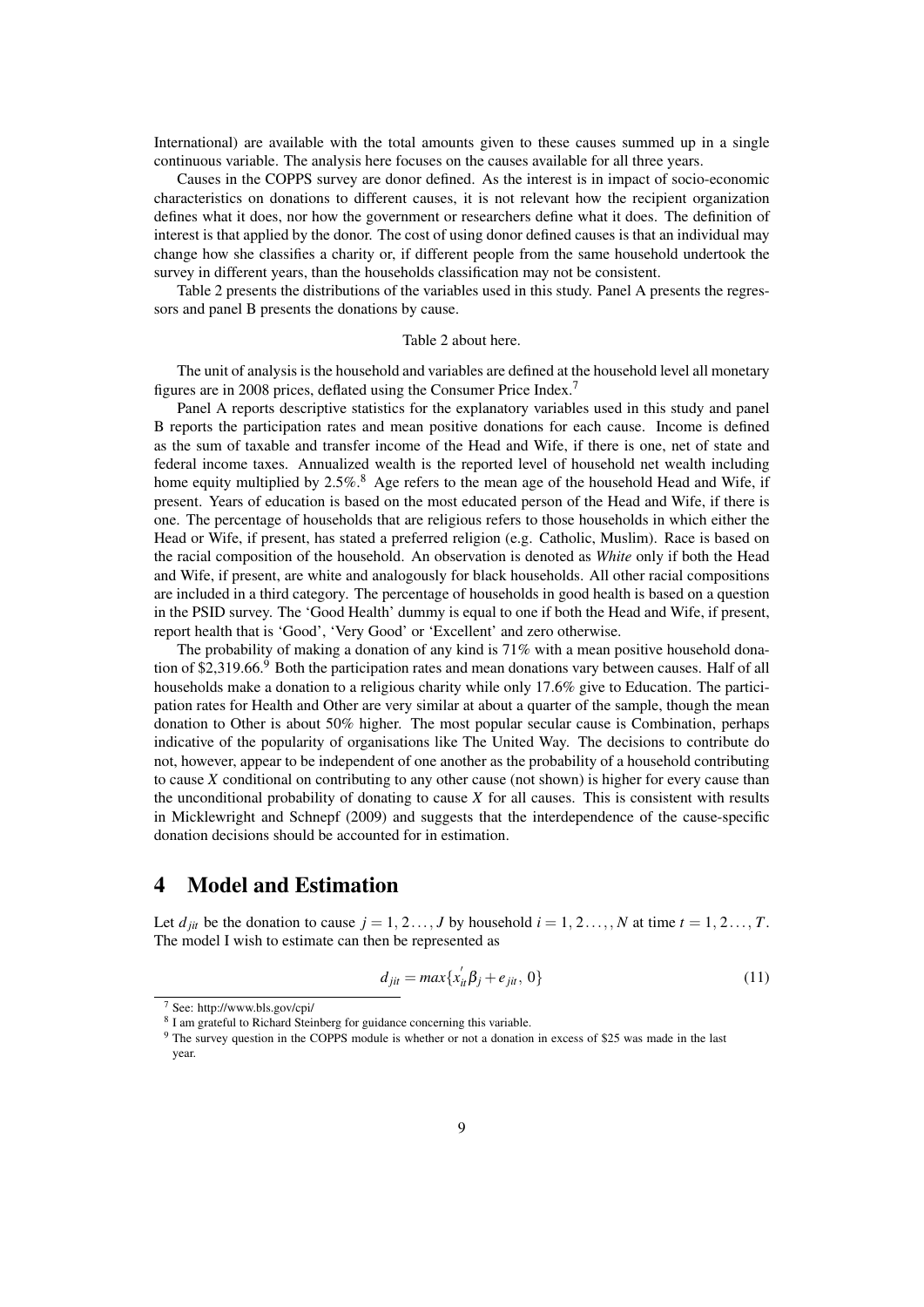where  $\beta$  is a  $K \times 1$  vector of unknown cause-specific parameters to be estimated,  $x_{it}$  is a  $K \times 1$  vector of  $K_V$  time variant and  $K - K_V$  time invariant household specific characteristics in time *t* including household income and price and for which the first element is 1. The error term,  $e_{jit} = \gamma_{jt} c_i + \varepsilon_{jit}$ where  $c_i$  is a time invariant individual effect, which may be correlated with the regressors,  $\gamma_{it}$  is the time and cause varying factor loading, ε *jit* is a random error term which is assumed to be orthogonal to the regressors and *ci*.

My primary interest is in obtaining consistent estimator of  $\beta_i$  though estimates of  $\gamma_i$  are also of interest as time varying factor loads can be useful in applied contexts including testing stationarity assumptions necessary for some other censored panel data estimators (e.g. Honoré 1992). Time varying factor loadings were used in the context of a single equation censored regression model in Honoré (1998).

A consistent estimator of the cause-specific price and income elasticities should appropriately account for two characteristics of the data: censoring and the individual effect, *ci*. Efficiency gains are obtained by considering the cross equation correlation of  $e_{jit}$ . I consider how these are addressed below.

Censoring Greene (2002) notes that when the dependent variable is censored OLS will be biased towards zero with the severity of bias an increasing function of the censoring rate. For most causes, more than two-thirds of the households do not make a donation. Therefore estimation methods must account for this censoring. Tobit models (Tobin 1958) and variants of the Tobit have been used in single equation studies of household donations using cross-sectional data (Brown 1987; Lankford and Wyckoff 1991; O'Neil and Richard 1996; Andreoni, Brown, and Rischall 2003; Bradley, Holden, and McClelland 2005). Eckel and Grossman (2003) use a random-effects Tobit to estimate price of giving elasticities using data collected from laboratory experiments. The censoring of donation data has also been accounted for using sample selection model (Banks and Tanner 1997), SCLS and CLAD (Wilhelm 2008).

Wilhelm (2008), who also uses PSID data on giving, finds that the Tobit performs well relative to semi-parametric alternatives such as CLAD (Powell 1984). I therefore employ the Tobit framework to account for the high censoring rate.

Unobserved individual effect Often with panel data the individual effect is assumed to be orthogonal to the observed regressors and integrated out of the likelihood function. However, if the orthogonality assumption is violated, then the estimator is inconsistent. Alternatively, in the case of a linear model, the individual effect can be left unspecified, assumed to be time invariant and differenced out of the equation to be estimated or, should *T* be large relative to *N*, dummies included for each cross-sectional unit. Leaving the individual effect unspecified in non-linear models, such as the Tobit approach adopted here, requires the strong secondary assumption that the errors are stationary (Honoré 1992). I employ a third more flexible option using a correlated random effects approach which allows for time varying factor loadings by making assumptions about the structural form of the individual effect.

Following Mundlak (1978) I specify the individual effect as a linear projection on the time-means of the regressors such that

$$
c_i = \bar{x}_i' \theta + v_i \tag{12}
$$

where  $\theta$  is a  $K_V \times 1$  vector of parameters,  $\bar{x}_i$  is a  $K_V \times 1$  vector of the time means of the time variant regressors and  $v_i$  is independent of the regressors and distributed  $N(0, \sigma_v^2)$ . where  $v_i$  is assumed to be orthogonal to the observed characteristics. This approach is adopted in the estimation of a system of uni-variate Tobits in Meyerhoefer, Ranney, and Sahn (2005).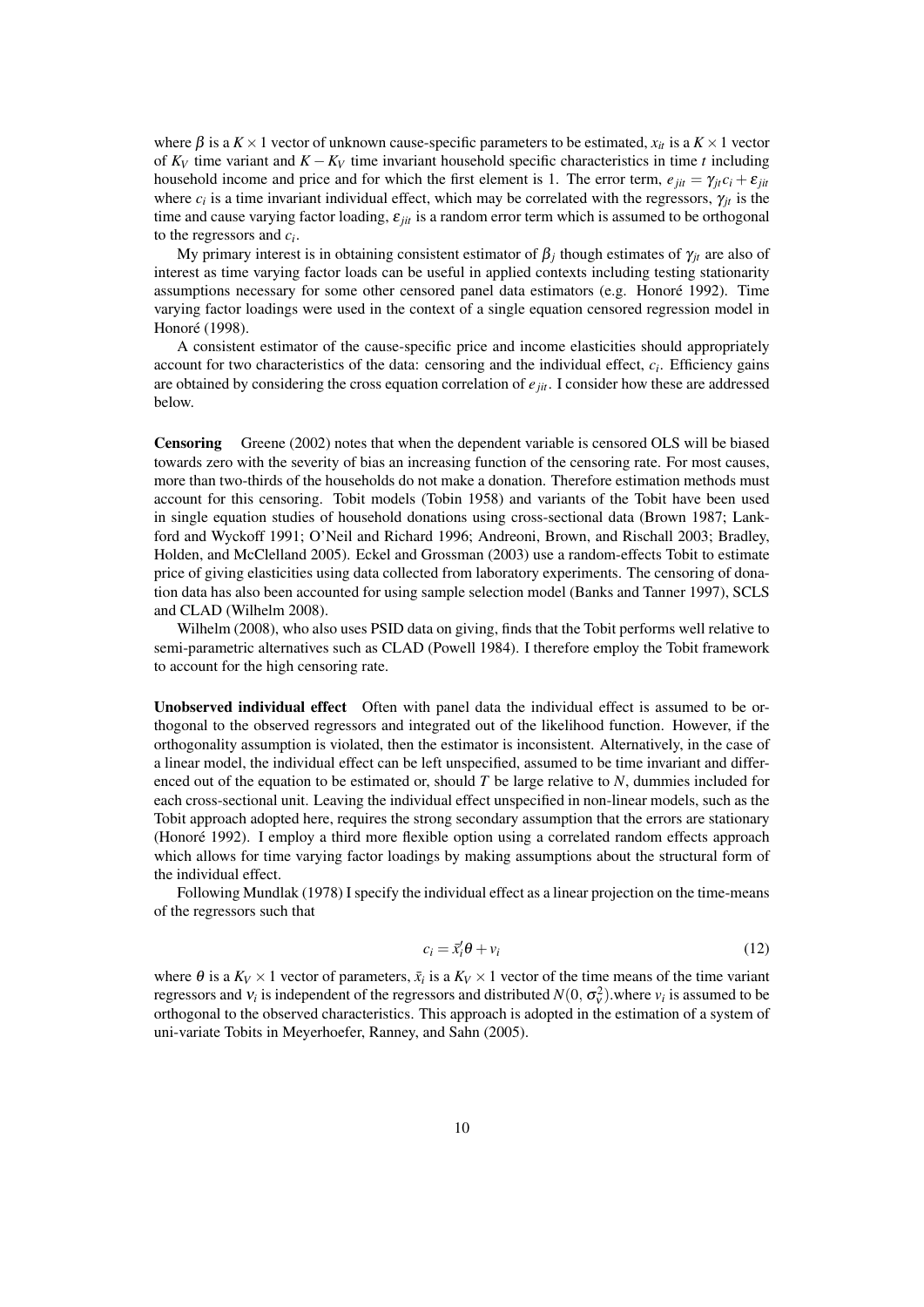Interdependence A small number of studies have sought to estimate cause-specific income and price elasticities of donations, though none of these have accounted for the potential interdependence of donations to different causes. Brown and Lankford (1992) and Andreoni, Scholz, and Gale (1996) estimate a multi-variate Tobit simultaneous equations models of donations of time and money, though no disaggregation by cause is undertaken. Shaikh and Larson (2003) estimate an Almost Ideal Demand System (AIDS) including donations of time and money, though again, there is no disaggregation by cause.

The use of an AIDS is desirable though not appropriate given the uniformity of the price of giving across causes. As the tax-price of giving does not vary across causes, it is not possible to identify an AIDS model of cause-specific giving.

Robinson (1982) showed that non-linear estimators will be consistent even in the presence on cross-equation correlation but I appeal to the generalized Tobit system estimator, first developed in Amemiya (1974), to gain efficiency.

#### 4.1 A heteroscedastic robust correlated random-effects multi-variate Tobit

Substituting equation 12 into equation 11 gives the reduced form model

$$
d_{jit} = max\{x_{it}^{'}\beta_j + \gamma_{jt}\left(\bar{x}_i^{\prime}\theta + v_i\right) + \varepsilon_{jit}, 0\}
$$
\n(13)

This specification nests alternative specifications of the individual effect. Under the assumption that  $\theta = 0$ , the conventional random effects estimator is obtained. Alternatively, the random effects can be assumed to be time invariant ( $\gamma = \gamma$ ). Note that the  $\gamma_{it}$  are identified up to a scale factor and identification requires the normalization of  $\gamma$  such that  $\gamma_{11} = 1$ .

The composite error term  $u_{jit} = \gamma_{jt} v_i + \varepsilon_{jit}$  is assumed to be orthogonal to the regressors and jointly distributed  $N(0, \Delta_t)$  for each *t* where

$$
U_{t} = \left[\begin{array}{cccc} \sigma_{11t} & \sigma_{12t} & \cdots & \sigma_{1Jt} \\ \sigma_{21t} & \sigma_{22t} & \cdots & \sigma_{2Jt} \\ \vdots & \vdots & \ddots & \vdots \\ \sigma_{J1t} & \sigma_{J2t} & \cdots & \sigma_{JJt} \end{array}\right]
$$
(14)

Although the covariance matrix of the error term *ujit* has a particualr structure, I allow for a general covariance structure in the above. Efficiency gains are obtained by allowing for non-zero covariances over *j* for each *t*. Heteroscedasticity will result in the Tobit estimator being inconsistent (Hurd 1979). A general approach used to allow for heteroscedasticity, thus yielding a consistent nonlinear estimator, is to model it explicitly (Yen and Jensen 1996; Chavas and Kim 2004; Meyerhoefer, Ranney, and Sahn 2005). I therefore specify  $\sigma_{jjt}^2$  as a function of a set of regressors which explain the non-constancy of the variance. Formally,

$$
\sigma_{jji}^2(z) = \sigma_{jji}^2 e^{z_{it}^2 \zeta_{ji}} \tag{15}
$$

where  $z_{it}$  is a  $G \times 1$  vector of variables on which the variance depends,  $\zeta_{jt}$  is a  $G \times 1$  vector of parameters to be estimated and  $\sigma_{jjt}^2$  is a common parameter that is estimated as part of the covariance matrix. The covariances are treated as estimated parameters capturing contemporaneous cross-cause effects.

Let  $\rho$  be a  $\frac{J!}{(J-2)!2!} \times 1$  vector of the correlation coefficients,  $\rho_{jlt}$ , between each pair of causes *j*, *l* and  $\Pi_t$  be the  $F \times 1$ , where  $F = J(K + K_V + G) + \frac{J!}{(J-2)!2!}$  unrestricted parameter vector at time *t* such that

$$
\Pi_{t} = \left[\beta_{01t}, \beta_{11t}, \dots, \beta_{KJt}, \theta_{11t}, \theta_{21t}, \dots, \theta_{K_VJt} \zeta_{01t}, \zeta_{11t}, \dots, \zeta_{GJt}, \rho'\right]'
$$
(16)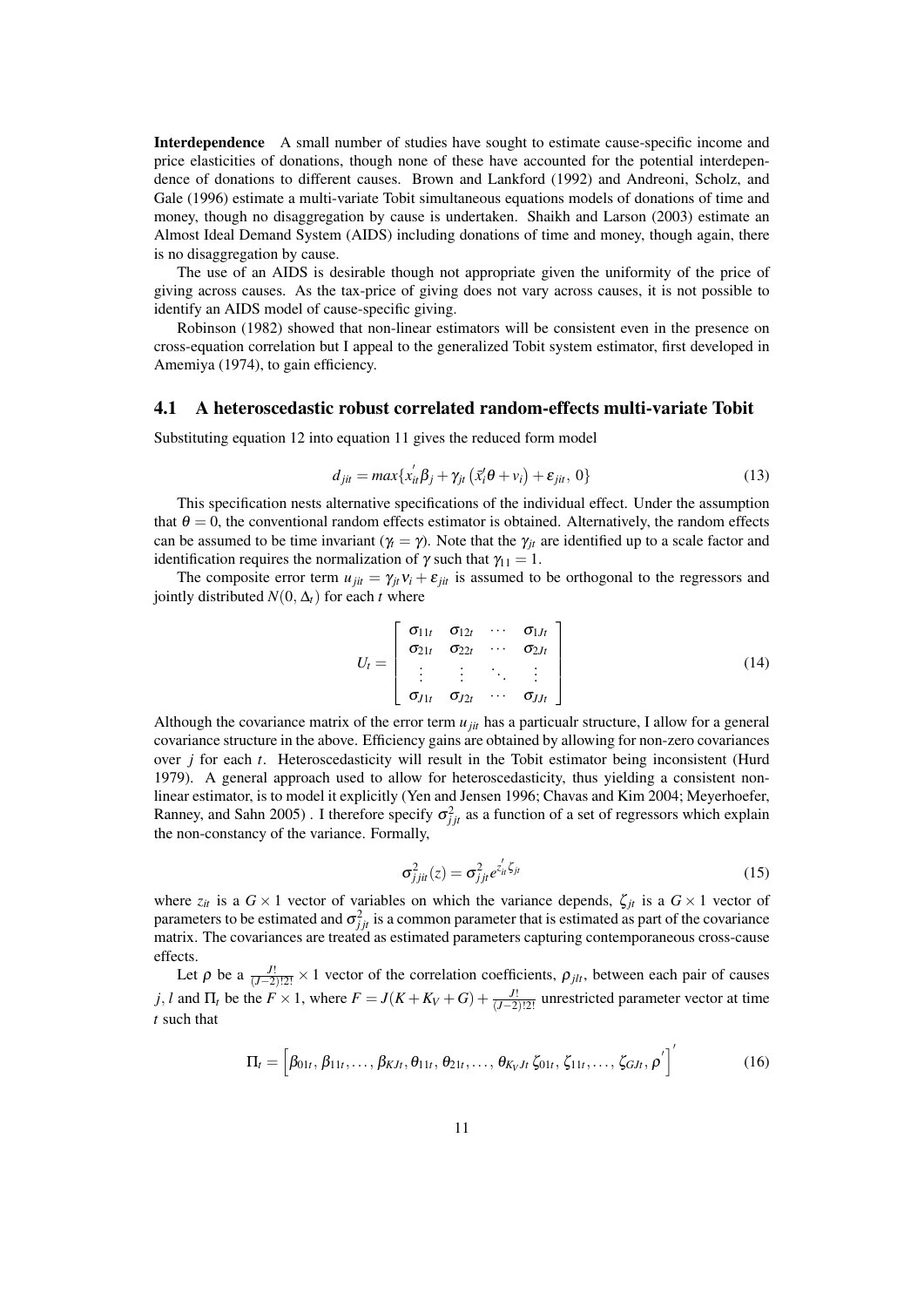with corresponding  $F \times F$  covariance matrix  $V_t$ .

I obtain  $\Pi$ <sub>*t*</sub> for each *t* and then stack  $\Pi$ <sub>*t*</sub> over time to obtain the *TF* × 1 reduced form coefficient vector  $\Pi$  such that

$$
\Pi = \begin{bmatrix} \Pi_1 \\ \Pi_2 \\ \vdots \\ \Pi_T \end{bmatrix} \tag{17}
$$

The corresponding  $TF \times TF$  covariance matrix is given by

$$
V = \begin{bmatrix} V_1 & 0 & \cdots & 0 \\ 0 & V_2 & \cdots & 0 \\ \vdots & \vdots & \ddots & \vdots \\ 0 & 0 & 0 & V_T \end{bmatrix}
$$
 (18)

I then use minimum distance methods to obtain the structural parameters of interest.

### 4.2 Estimation Procedure

Estimation of the above model is a two-step procedure. Equation 17 is consistently estimated for all causes simultaneously via Quasi maximum Likelihood. Step 2 uses minimum distance methods to impose linear restrictions on the reduced form parameters in order to obtain structural parameters.

Minimum Distance Estimation<sup>10</sup> is a two-step procedure which requires the estimation of reduced form parameters in the first stage. In the current case, these reduced form parameters are the parameter estimates obtained via quasi-maximum likelihood estimation of a system of Tobits, outlined below, for each *t* compiled into Π. In the second stage restrictions necessary for the identification of structural effects, the correlated random effects and the factor loadings are imposed.

The minimum distance estimator is easy to implement empirically and allows for consistent estimation of the structural parameters without transforming the data (e.g. mean differencing) and with minimal structure imposed on  $c_i$ , allowing for correlation between the unobservable  $c_i$  and the regressors and time varying factor loadings. Furthermore, it provides a formal test of the restrictions required to obtain the structural parameters.

Step 1: Quasi Maximum Likelihood Estimation Systems of censored equations can be parametrically estimated using Simulated Maximum Likelihood (SML) or Quasi Maximum Likelihood (QML) techniques. Simulated Maximum Likelihood techniques are computationally demanding and computer time intensive. Moreover, as noted in Barslund (2007), convergence of the SML estimator can be difficult to achieve. QML estimation provides a viable alternative to the SML estimator.

There is a fairly well developed literature on the QML approaches to estimating systems of Tobits (e.g. Amemiya 1974; Wales and Woodland 1983; Cornick, Cox, and Gould 1994; Yen, Lin, and Smallwood 2003; Meyerhoefer, Ranney, and Sahn 2005; Barslund 2007). QML estimation of the above model can be done in two ways. First, if the cross-equation correlations are not of interest than the system of Tobits can be consistently estimated by simultaneously maximizing the likelihoods from *J* uni-variate Tobits, the approach used in estimating a demand system with panel data in Meyerhoefer, Ranney, and Sahn (2005). This yields a consistent estimator of  $\beta$  but  $\frac{J!}{(J-2)!2!}$ fewer parameters than the SML estimator as the correlation coefficients cannot be estimated directly. However, the correlation coefficients are of interest. Barslund (2007) finds that the performance of the QML estimator is affected by the magnitude of the cross-equation correlations when they exceed about 0.4 on average. The second QML approach, outlined in Yen, Lin, and Smallwood (2003),

<sup>10</sup> See Wooldridge (2002) pp. 442-448 for more details.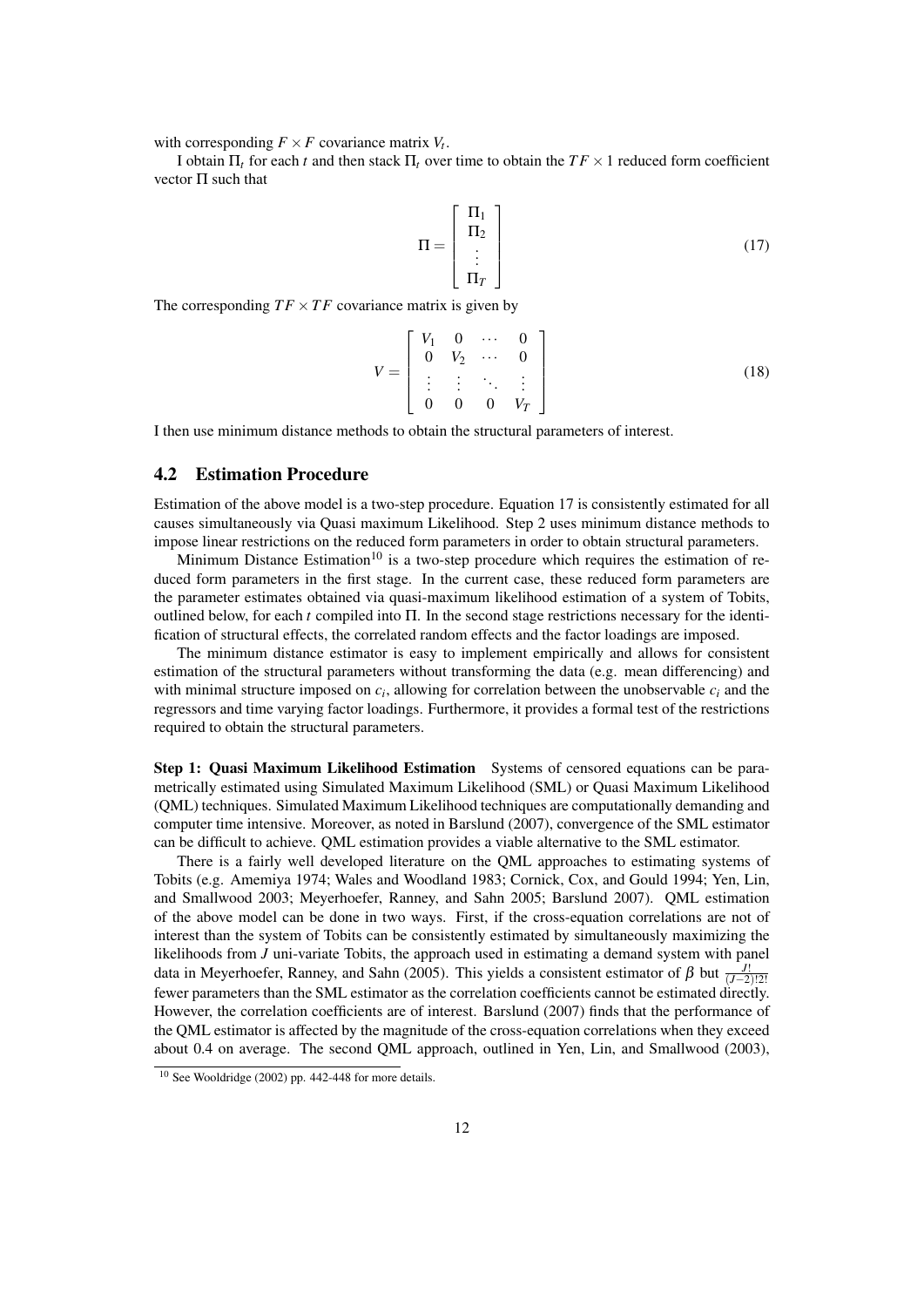involves simultaneously maximising the likelihoods from a series of pairwise bi-variate Tobits. This approach was used to estimate the determinants of giving to three causes in Yen (2002).

This second QML estimator yields as many parameters as the SML estimator, but is computationally less demanding. Barslund (2007) shows in a Monte Carlo simulation that little is gained from using the SML approach when the cross-equation correlations are not too large in absolute terms a result supported by Yen, Lin, and Smallwood (2003). However, Barslund finds that QML estimation of a series of bi-variate Tobits does outperform estimating the same model using a series of uni-variate Tobits as sample size increases.

The QML approach I employ approximates the true likelihood function, that simulated in SML, by linking together a chain of pairwise bi-variate Tobits (i.e. I simultaneously estimate bivariate Tobits for each pair of causes). Formally, the likelihood contribution of *i* in time *t* from the joint equations is given by the bi-variate Tobit likelihood function for individual *i*, pair of causes *j, l* and time *t*

$$
L_{jlit} = \begin{cases} \Phi_{2}(q_{jit}, q_{lit}, \rho_{jlt}) \; if \; d_{jit} = 0, \, d_{lit} = 0 \\ \left[ \frac{\phi_{2}(q_{jit}, q_{lit}, \rho_{jlt})}{\sigma_{jj} \sigma_{lit}} \right] \; if \; d_{jit} > 0, \, d_{lit} > 0 \\ \frac{\phi(q_{jit})}{\sigma_{jt}} \Phi\left( \frac{(q_{jit} - \rho_{jlt} q_{lit})}{(1 - \rho_{jlt}^2)^{\frac{1}{2}}} \right) \; if \; d_{jit} = 0, \, d_{lit} > 0 \\ \frac{\phi(q_{lit})}{\sigma_{lit}} \Phi\left( \frac{(q_{lit} - \rho_{jlt} q_{jit})}{(1 - \rho_{jlt}^2)^{\frac{1}{2}}} \right) \; if \; d_{jit} > 0, \, d_{lit} = 0 \end{cases} \tag{19}
$$

where  $q_{jit} = u_{jit}/\sigma_{jit}$ ,  $\rho_{jlt}$  is the correlation coefficient between each pair of causes *j*, *l*,  $\Phi$  is the standard normal uni-variate cumulative distribution function,  $\phi$  is the standard normal uni-variate probability density function,  $\Phi_2$  is the standard normal bi-variate cumulative distribution function and  $\phi_2$  is the standard normal bi-variate probability density function. Estimates are obtained by maximizing the quasi log likelihood function

$$
lnL_t = \sum_{i=1}^{N} \sum_{j=1}^{J-2} \sum_{l=j+1}^{J-1} L_{jl}^i
$$
 (20)

separately for each *t*.

Step 2: Minimum Distance Estimation Having obtained estimates of Π and *V*, I use minimum distance methods to impose the restriction that the estimated effects are time invariant (e.g.  $\beta_t = \beta$ ).

Let  $\psi_t$  be the  $R \times 1$  unrestricted parameter vector where  $\psi_t$  is a sub-matrix of  $\Pi_t$  containing only those parameters to be constrained. This, as Chamberlain (1984) notes, is another advantage of the minimum distance approach in that the researcher can restrict a selected subset of parameters, those included in  $\psi_t$ , while the others remain unrestricted. Stacking  $\psi_t$  over time yields the  $TR \times 1$  vector Ψ. Let δ be the  $R \times 1$  restricted structural parameter vector of interest. The constraint is  $\Psi = h(\delta)$ where  $h(.)$  is a function mapping  $\delta$  into  $\Psi$ . In practice the restriction imposed in order to obtain structural parameters is  $\psi_t = \psi$ , that is that the coefficients of interest are time invariant. The vector δ is set such that the weighted Euclidean distance between  $\hat{\Psi}$  and  $h(\delta)$  is minimised. Let  $\hat{V}_{\Psi}$  be any consistent estimator of the asymptotic covariance matrix of  $\Psi$ ,  $V_{\Psi}$  (a  $TR \times TR$  matrix with T *t*-specific  $R \times R$  covariances matrices on the diagonals and zeros on the off diagonals), which can be used as the weighting matrix. In the current case,  $\hat{V}_{\Psi}$  is the bootstrapped estimate of  $V_{\Psi}$  using 500 replications.

Formally, the Minimum Distance Estimator of  $\delta$  is obtained by solving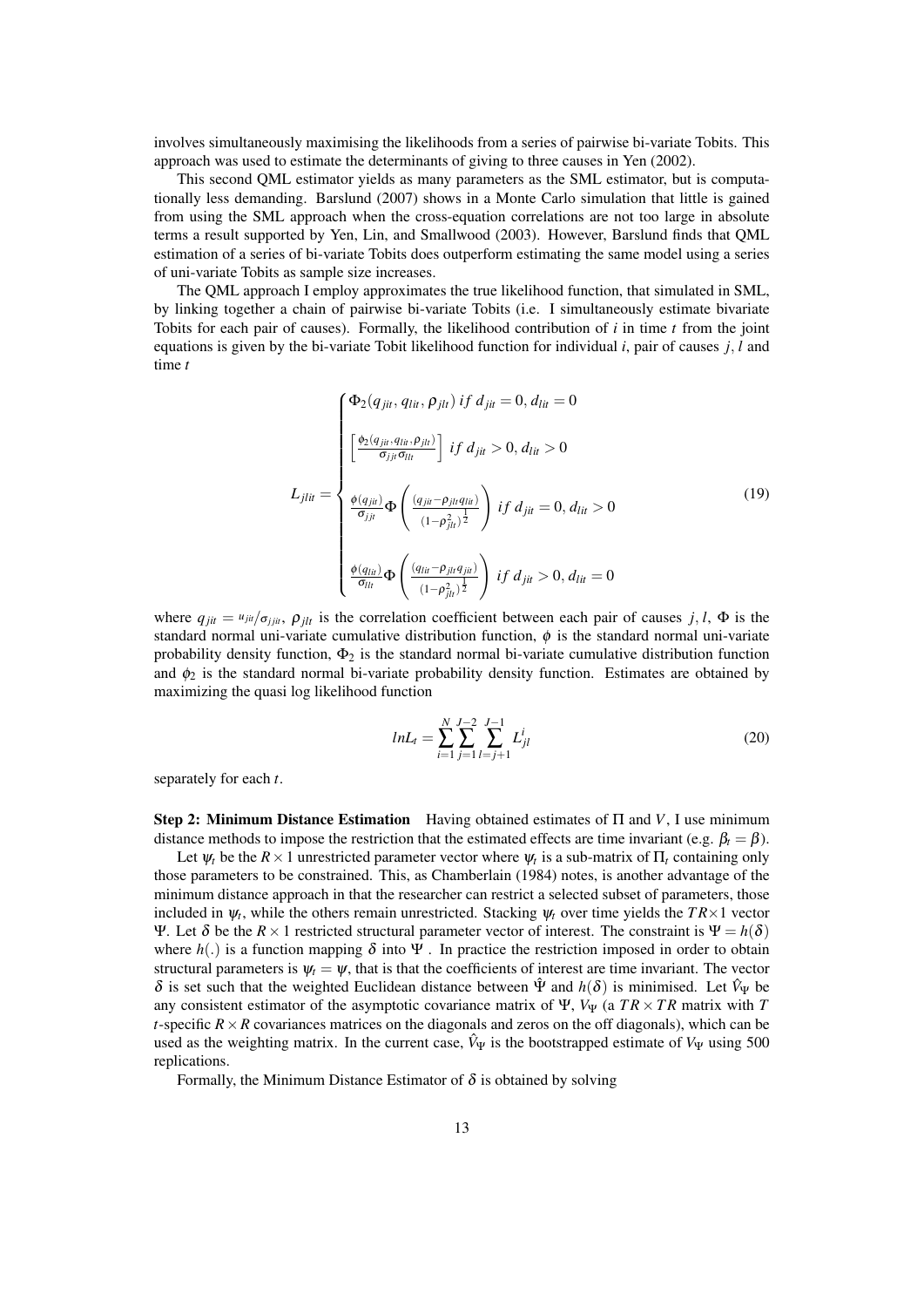$$
min_{\delta} \left\{ \hat{\Psi} - m(\delta) \right\}^{\prime} \hat{V}_{\Psi}^{-1} \left\{ \hat{\Psi} - m(\delta) \right\}
$$
 (21)

If the mapping from  $\delta$  to  $\Psi$  is linear,  $\Psi = M\delta$ , as assumed here, then the solution to equation 21 is

$$
\hat{\delta} = \left(M'\hat{V}_{\Psi}^{-1}M\right)^{-1}M'\hat{V}_{\Psi}^{-1}\hat{\Psi}
$$
\n(22)

where *M* is  $TR \times R$  identity matrix. The covariance matrix used for inference is

$$
\hat{Avar}(\hat{\delta}) = \left(M'\hat{V}_{\Psi}^{-1}M\right)^{-1}
$$
\n(23)

### 5 Results

I test for the heteroscedasticity as a function of household characteristics, the nature of the individual effects and the validity of the restrictions imposed in equation 21.

I test for the presence of heteroscedastic errors using a Lagrange Multiplier test (Breusch and Pagan 1980). Errors are homoscedastic if  $\zeta_{it} = 0$ . Under the null hypothesis that  $\zeta_{it} = 0$ , the test statistic, defined as  $0.5(ESS)$  from the regression of  $e_{jit}$  on  $z_{it}$  (Greene (2002), p. 224), has a limiting  $\chi^2$  with *G* degrees of freedom. I reject the null hypothesis of a constant variance at the 1% level for every cause except Health. Other specifications of the heteroscedasticity (e.g. square of income, age) were also examined but results were not sensitive. I therefore proceed with the more parsimonious approach of specifying the heteroscedasticity as a function of the log of household income.

The restrictions imposed for the identification of the structural parameters ( $\beta_t = \beta$ ) are tested using a simple Wald-type test. Under the null that the restrictions are valid the distance function is distributed as a  $\chi^2$  with  $TR-R$  degrees of freedom. Formally,

$$
\{\hat{\psi} - m(\delta)\}^{\prime} \hat{V}_{\psi}^{-1} \{\hat{\psi} - m(\delta)\} \sim \chi_{TR-R}^{2}
$$
 (24)

provides a Wald test of parameter restriction validity.

I also test the specification of the individual effects as both the assumption that the individual effects are orthogonal to the regressors ( $\theta = 0$ ) and the assumption the the random effects are time invariant ( $\gamma_{it} = \gamma_i$ ) are nested in the CRE specification. These nested alternatives can be tested for by subtracting the distance function (equation 24) of the alternative restricted model (2) from the distance function of the model under the unrestricted correlated random effects specification (1) such that  $11$ 

$$
\{\hat{\psi}_1 - m(\delta_1)\}^{\prime} \hat{V}_{\psi 1}^{-1} \{\hat{\psi}_1 - m(\delta_1)\} - \{\hat{\psi}_2 - m(\delta_2)\}^{\prime} \hat{V}_{\psi 2}^{-1} \{\hat{\psi}_2 - m(\delta_2)\} \sim \chi^2_{(df_1 - df_2)}
$$
(25)

Results for tests of the restrictions imposed in equation 21 and for the nested specifications of the individual effects are reported in table 3.

#### Table 3 about here.

The first row of table 3 presents the results of the Wald test for the restriction  $\beta_t = \beta$ , where  $\beta$  contains all the explanatory variables and the null hypothesis is that the restriction is true. The second row presents the results of the test where only the  $\beta$  coefficients on income and price are restricted to be time invariant. The third row presents the results of the test of the restriction  $\rho_t = \rho$ applied to the vector of cross-equation correlations. I fail to reject the null of valid restrictions for all three tests at the 10% level.

 $11$  See Chamberlain (1982) for details.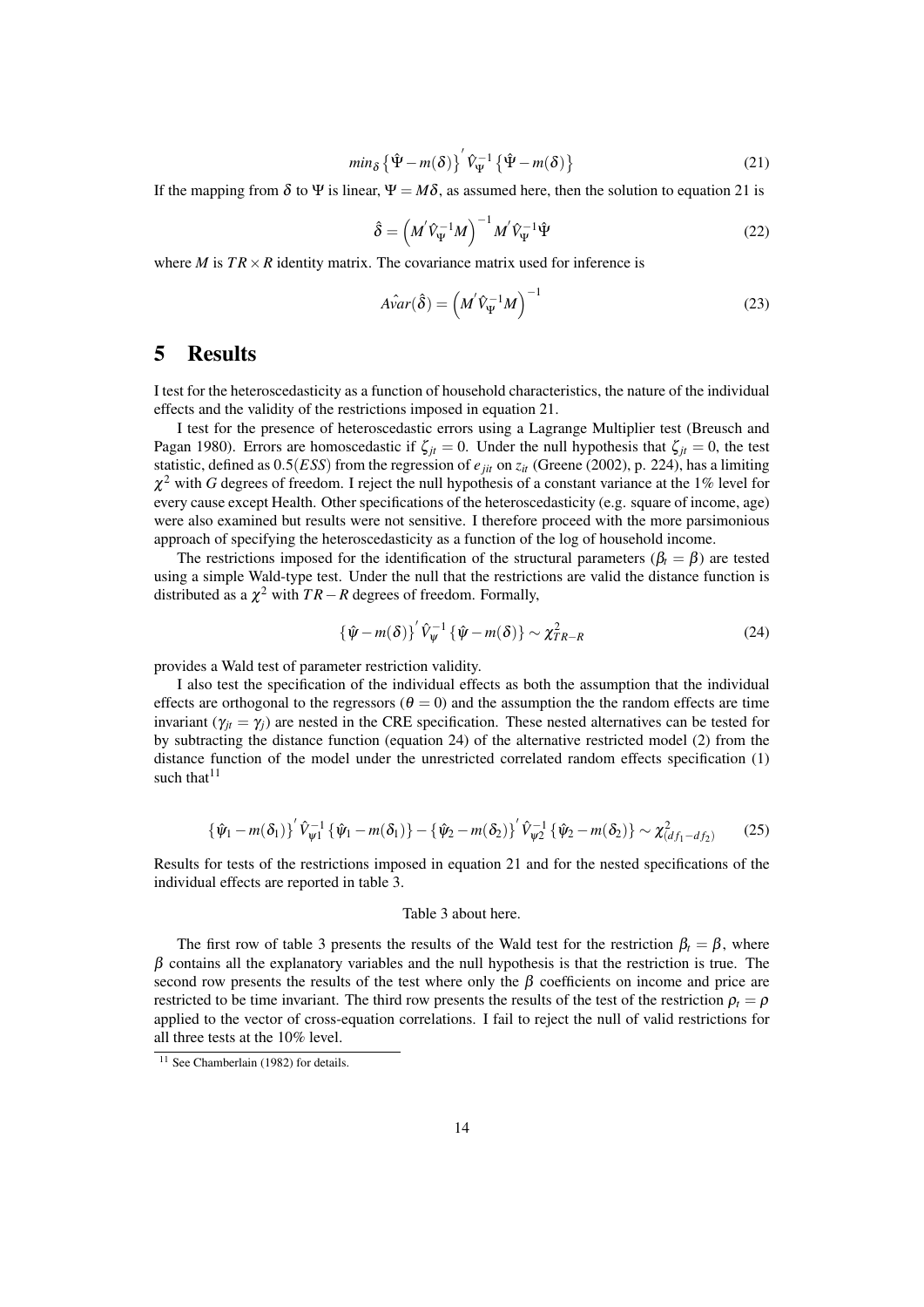I also test the assumed correlated random effects specification against the two nested alternatives. The results in the third row of table 3 show that the orthogonality of the individual effects is rejected by the data ( $\chi^2_{(84)} = 372.61$ ) at the 1% level. The time invariance of the random effect is also rejected at the 1% level ( $\chi^2_{(6)} = 34.72$ ).

Results from the system of heteroscedastic robust correlated random effects Tobits are reported in table 4.

#### Table 4 about here.

The results reported in table cannot be interpreted as elasticities but are consistent with earlier work in terms of the signs on coefficients. Income is generally found to have a positive impact on giving (Feldstein 1975b; Auten, Sieg, and Clotfelter 2002) as are age and education. The point estimates for price are all negative, though only significantly different from zero for Religious. Gender, racial and religious differences also are present and some interesting cause specific heterogeneity emerges. Education, for example, increases giving to each cause, though the effect is more pronounced for giving to education charities. Religious households are, unsurprisingly, more likely to donate to religious charities but are give less to three of the other causes (Education, Needy and Other). Given such differences, the profile of the average donor to each cause will vary. However, as these demographic characteristics are included primarily as controls in this study of income and price effects, I do not pursue their interpretation further here.

The cross equation correlations are presented in table 5. Note each correlation is positive, consistent with findings in Micklewright and Schnepf (2009), and are all significant at the 1% level re-enforcing the importance of accounting for the cross-equation correlations in estimation. Correlations tend to be smallest for Religious, though not always. The mean correlation is 0.24 with a maximum of 0.41, smaller than the correlation coefficients found in Yen (2002), reflecting perhaps the parametrisation of the individual effect here.

#### Table 5 about here.

Comparing the coefficients in table 5 across causes is not correct as the coefficients do not refer to changes in the level of donations. Valid cross equation comparisons must be done by comparing the price and income elasticities. The key elasticity for policy makers interested in efficiency is the the impact of a change in the price on the unconditional mean donation. Generally, the probability  $\setminus$ 

of  $d_j > 0$  is given by  $\Phi\left(\frac{x'\beta_j + \gamma_j c}{\sigma_i}\right)$ σ*j* and the mean positive donation to cause *j* is given by

$$
E\left[d_j\middle|d_j>0\right] = exp\left[x^{'}\beta_j + \gamma_j c + \sigma_j \frac{\phi\left(\frac{x^{'}\beta_j + \gamma_j c}{\sigma_j}\right)}{\Phi\left(\frac{x^{'}\beta_j + \gamma_j c}{\sigma_j}\right)} + 0.5\left(1 - \frac{\phi\left(\frac{x^{'}\beta_j + \gamma_j c}{\sigma_j}\right)}{\Phi\left(\frac{x^{'}\beta_j + \gamma_j c}{\sigma_j}\right)}\right)\sigma_j\right]
$$
(26)

The unconditional mean can therefore be expressed as

$$
E\left[d_j\right] = \Phi\left(\frac{x_{it}'\beta_j + \gamma_{jt}c_i}{\sigma_j}\right) exp\left[x'\beta_j + \gamma_{j}c + \sigma_j \frac{\phi\left(\frac{x'\beta_j + \gamma_{j}c}{\sigma_j}\right)}{\Phi\left(\frac{x'\beta_j + \gamma_{j}c}{\sigma_j}\right)} + 0.5\left(1 - \frac{\phi\left(\frac{x'\beta_j + \gamma_{j}c}{\sigma_j}\right)}{\Phi\left(\frac{x'\beta_j + \gamma_{j}c}{\sigma_j}\right)}\right)\sigma_j\right]
$$
(27)

Income and price elasticities are obtained by partially differentiating equation 27 and these are reported in table 6. Standard errors for the elasticities are obtained using the delta method (See: Wooldridge (2002), p. 44)

Table 6 about here.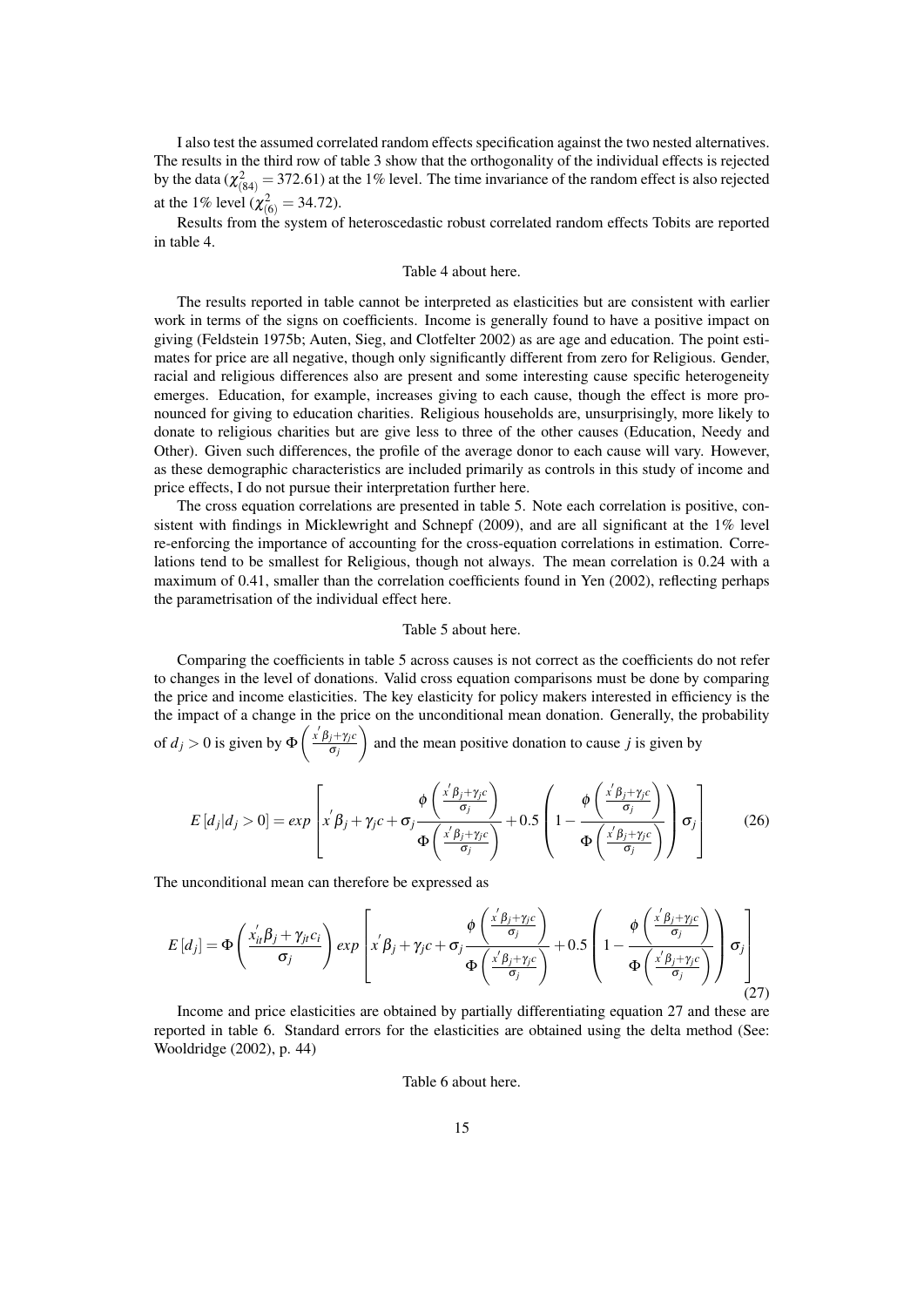The income elasticity of total giving, estimated via a uni-variate correlated random effects Tobit, is 0.22 and is significant at the 1% level. Little cause-specific variation in the estimated income elasticities is apparent with the point estimates all sitting around 0.2. A formal test of the null hypothesis that the income effects are equal across causes is undertaken and *p*-values presented in table 7.

#### Table 7 about here.

The income elasticities do not significantly differ at the 10% level for any pair of causes. The results suggest that a 10% increase in income will increase donations by about 2% regardless of the cause to which the donation is made, on average and *ceteris paribus*. This type of homogeneity is in contrast to the earlier cause specific studies reported in table 1 (Feldstein 1975b; Reece 1979). The identified homogeneity of the income effect is not dissimilar to the results in Yen (2002) though the estimated elasticities there are much larger perhaps due to the unaccounted for individual effect.

The price elasticity is of total giving -0.86 and is significant at the 1% level. The estimated price elasticity for religious giving is -0.79 and is significant at the 5% level. Results suggest that the tax incentive for charitable giving in the US has no effect on secular giving. Though the signs on the price elasticities for giving to the other causes are all negative, as would be expected, the point estimates are all close to zero, save for Needy. Table 8 presents the *p*-values from tests of cross-equation equivalence of the price elasticities.

#### Table 8 about here.

The price elasticity of giving to Religious differs from every other cause, except Needy, at the 10% level. Results are consistent with a homogeneous price effect over secular giving.

With respect to the question of treasury efficiency, I can reject the hypothesis that the price elasticities are greater than unity for every secular cause at the 1% level. Though I cannot reject the hypothesis that giving to Religious is price elastic, the concept of treasury efficiency cannot be applied to religious giving for reasons discussed above.

The income and price elasticities obtained here are very similar in size and significance and to results obtained using Honoré's 1992 'fixed effects' Tobit and differ from elasticities obtained from conventional random effects Tobits (see appendix 6) suggesting that allowing for correlation between the individual effects and the observables in studies of charitable giving is important.

Considering the income and price effects together, the evidence here is consistent with giving to secular charities being a homogeneous good. Religious giving, however, appears to differ and therefore future modeling of charitable behavior should consider disaggregating household giving into religious and secular components when possible.

### 6 Conclusion

There are many reasons to donate and many charitable causes to which one can donate. Given the diversity of motivations and causes, the conventional treatment of charitable giving as a homogeneous good is questionable. In this paper I test the assumption of homogeneity explicitly and check the pattern of estimated price effects against the theoretical predictions of three models of charitable behavior. Using US data from the Panel Study of Income Dynamics I estimate a model of giving to six identified causes: Religious, Education, Health, Combination, Needy and Other.

A consistent estimator of such a model should account for the censoring of donations at zero and unobserved individual effects. To do so I employ a system of heteroscedastic robust correlated random effects Tobits.

Although the mean donation and participation rates vary by charitable cause (see Table 2), results indicate that impact of a change in income is the same for each cause. This differs from the estimated price effect which is statistically significant for only one of the six causes; Religious.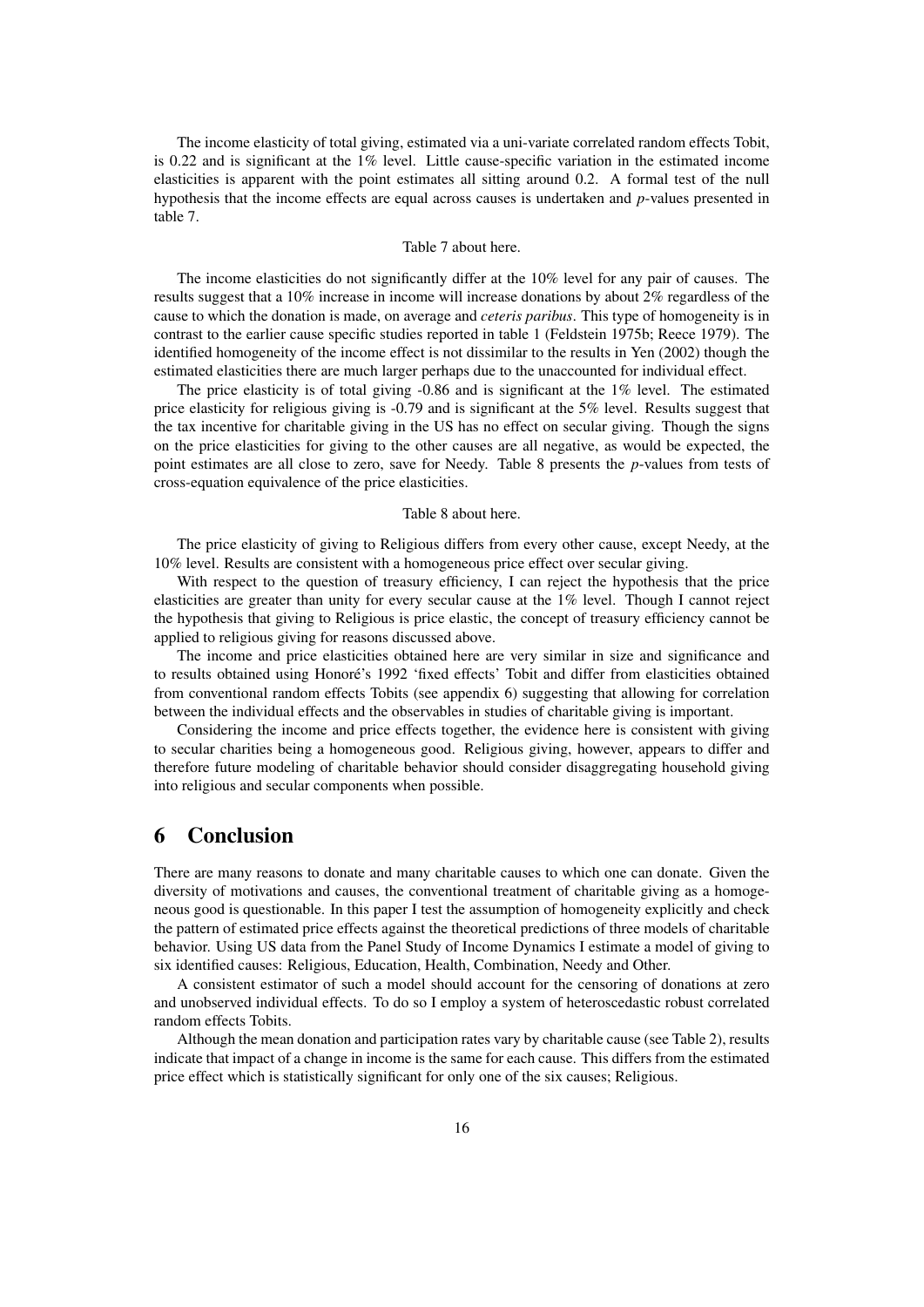The ineffectiveness of the tax incentive for most of the causes means that the tax deductibility of charitable donations is leading to a fall in the overall provision of public goods as the foregone tax revenue is met with no discernible increase in giving to five of the six identified causes. The only cause for there is evidence that the tax incentive for giving has a measurable effect is Religious which also is the only cause for which the concept of treasury efficiency is meaningless. This result suggests that the the tax deductibility of charitable donations in the US essentially amounts to a constitutionally questionable government subsidy of religious organisations. Given the findings here, recent calls to abolish the incentive may be warranted from an efficiency standpoint. However, it may be the case that motivations for giving vary with size of the donation and therefore the responsiveness to changes in the price would also vary with the size of the gift. Fack and Landais (2010) provide some evidence on this by using quantile regression techniques. They find that while price effects do tend to be small, they increase with the size of the gift.

The price effect might also increase with the level of income as wealthier households are more likely to have tax advisors that might recommend strategic, in terms of tax avoidance, giving. Clotfelter (1997) points out that while 'a few sophisticated taxpayers (and their tax or financial advisers) might be sensitive to variations in tax rates, the average taxpayer is too oblivious or unresponsive to the marginal tax rate for anything like the economic model to be realistic representation of reality.'

There are a number of potential extensions to this work. The above model may still be misspecified as household can contribute time as well as money following on from the work in Duncan (1999). Thus including contributions of time would be a natural extension and a demand system might be estimated à la Shaikh and Larson (2003). A second extension, is the estimation of structural production functions using charity level data in order to obtain cause-specific or even charity-specific prices faced by impact donors (Duncan 2004). Obtaining these would allow for the estimation of cross-price elasticities and would bring together elements of the demand and supply sides in the market for charity.

### References

- ABRAMS, B. A., AND M. D. SCHITZ (1978): "The "crowding-out" effect of governmental transfers on private charitable contributions," *Public Choice*, 33(1), 29–39.
- ACKERMAN, D., AND G. AUTEN (2008): "Tax Expenditures for Noncash Charitable Contributions," NBER Chapters. National Bureau of Economic Research, Inc.
- AMEMIYA, T. (1974): "Multivariate Regression and Simultaneous Equation Models when the Dependent Variables Are Truncated Normal," *Econometrica*, 42(6), 999–1012.
- ANDREONI, J. (1989): "Giving with Impure Altruism: Applications to Charity and Ricardian Equivalence," *Journal of Political Economy*, 97(6), 1447–58.
- (1990): "Impure Altruism and Donations to Public Goods: A Theory of Warm-Glow Giving?," *Economic Journal*, 100(401), 464–77.
- ANDREONI, J., E. BROWN, AND I. RISCHALL (2003): "Charitable giving by married couples: who decides and why does it matter?," *Journal of Human Resources*, 38(1), 111.
- ANDREONI, J., J. K. SCHOLZ, AND W. G. GALE (1996): "Charitable Contributions of Time and Money," Discussion paper, University of Wisconsin-Madison, Department of Economics.
- ATKINSON, A. (2009): "Giving overseas and public policy," *Journal of Public Economics*, 93(5-6), 647–653.
- AUTEN, G. E., AND G. G. RUDNEY (1986): "Tax reform and individual giving to higher education," *Economics of Education Review*, 5(2), 167–178.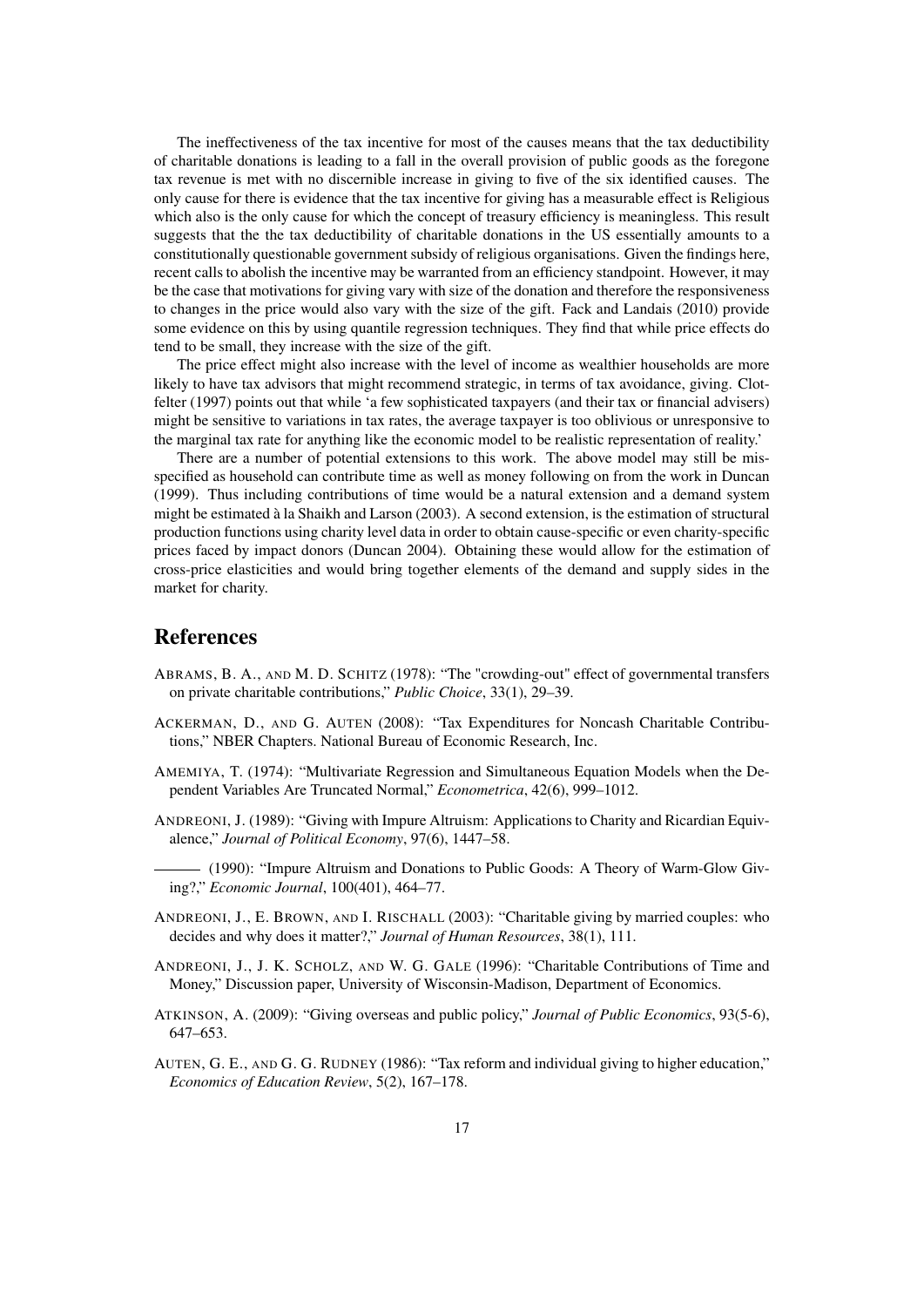- AUTEN, G. E., H. SIEG, AND C. T. CLOTFELTER (2002): "Charitable Giving, Income, and Taxes: An Analysis of Panel Data," *The American Economic Review*, 92(1), 371–382.
- BAKIJA, J., AND B. HEIM (2008): "How Does Charitable Giving Respond to Incentives and Income? Dynamic Panel Estimates Accounting for Predictable Changes in Taxation," *National Bureau of Economic Research Working Paper Series*, No. 14237, published as Jon Bakija & Bradley Heim, 2008. "How Does Charitable Giving Respond to Incentives and Income? Dynamic Panel Estimates Accounting for Predictable Changes in Taxation," NBER Chapters, in: Incentive and Distributional Consequences of Tax Expenditures National Bureau of Economic Research, Inc.
- BANKS, J., AND S. TANNER (1997): "The state of donation: household gifts to charity, 1974-96," Discussion paper, Institute for Fiscal Studies.
- BARSLUND, M. (2007): "Estimation of Tobit Type Censored Demand Systems: A Comparison of Estimators," *University of Copenhagen. Department of Economics*.
- BECKER, G. (1961): "Notes on an Economic Analysis of Philanthropy," *Working Paper, National Bureau of Economic Research*.
- BECKER, G. S. (1974): "A theory of social interactions," *Journal of Political Economy*, 82(6).
- BERGSTROM, T., L. BLUME, AND H. VARIAN (1986): "On the private provision of public goods," *Journal of Public Economics*, 29(1), 25–49.
- BOSKIN, M. J., AND M. S. FELDSTEIN (1977): "Effects of the Charitable Deduction on Contributions by Low Income and Middle Income Households: Evidence from the National Survey of Philanthropy," *The Review of Economics and Statistics*, 59(3), 351–54.
- BRADLEY, R., S. HOLDEN, AND R. MCCLELLAND (2005): "A robust estimation of the effects of taxation on charitable contributions," *Contemporary Economic Policy*, 23(4), 545–554.
- BREUSCH, T. S., AND A. R. PAGAN (1980): "The Lagrange Multiplier Test and its Applications to Model Specification in Econometrics," *The Review of Economic Studies*, 47(1), 239–253, ArticleType: research-article / Issue Title: Econometrics Issue / Full publication date: Jan., 1980 / Copyright  $\hat{A}(\hat{c})$  1980 The Review of Economic Studies Ltd.
- BROMAN, A. (1989): "Statutory Tax Rate Reform and Charitable Contributions: Evidence from a Recent Period of Reform," *Journal of the American Taxation*, 10(3), 7–20.
- BROWN, E. (1987): "Tax incentives and charitable giving: evidence from new survey data," *Public Finance Quarterly*, 15(4), 386–96.
- BROWN, E., AND H. LANKFORD (1992): "Gifts of money and gifts of time estimating the effects of tax prices and available time," *Journal of Public Economics*, 47(3), 321–341.
- CAPPELLARI, L., P. GHINETTI, AND G. TURATI (2007): "On Time and Money Donations," *CESifo Working Paper Series*.
- CARMAN, K. G. (2003): "Social influences and the private provision of public goods: Evidence from charitable contributions in the workplace," *Manuscript, Stanford University*.
- CHAMBERLAIN, G. (1982): "Multivariate regression models for panel data," *Journal of Econometrics*, 18(1), 5–46.

(1984): "Panel Data," in *Handbook of Econometrics Grilches, Z. and M. Intriligator*, vol. 2. Amsterdam, North Holland.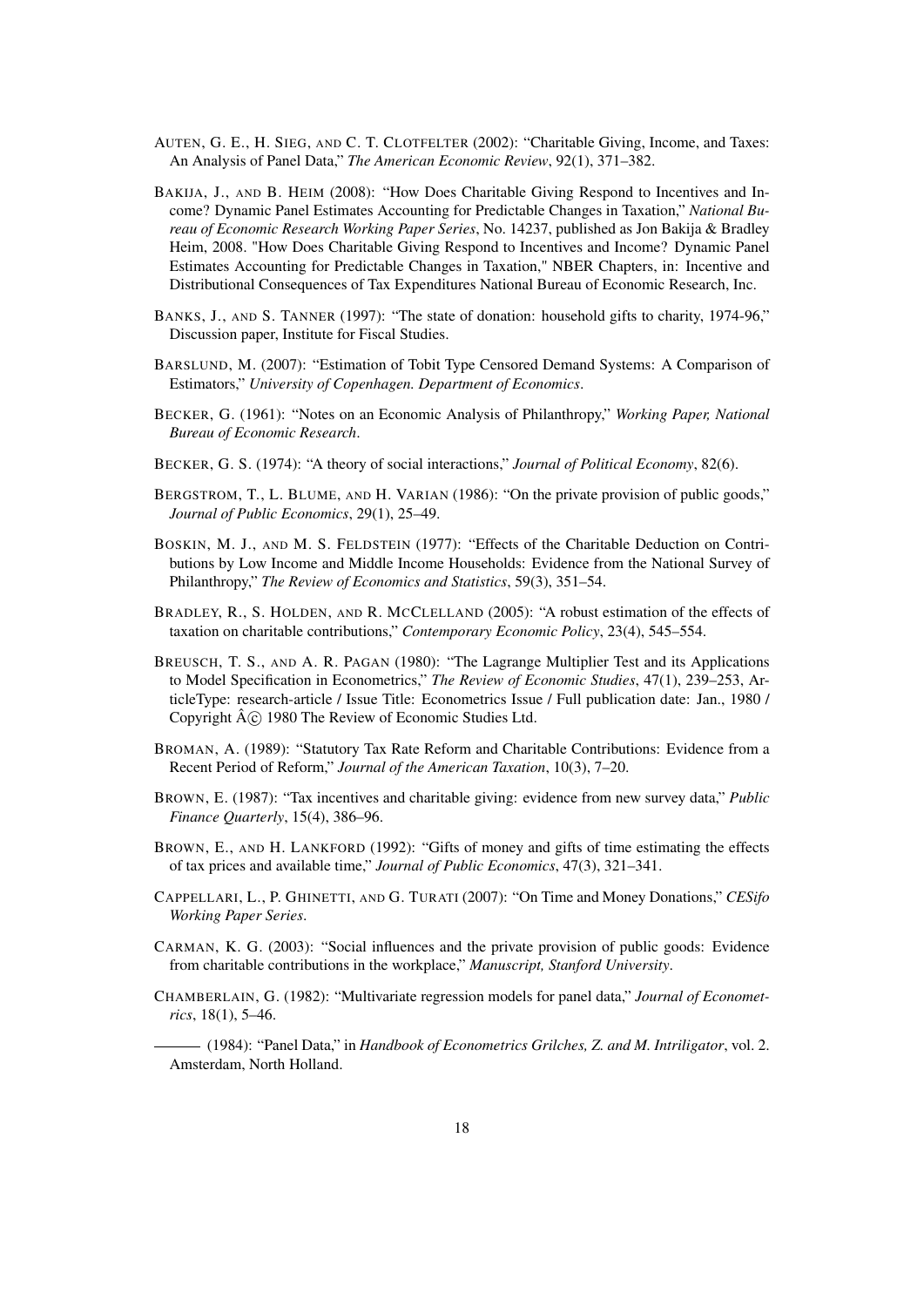- CHAVAS, J., AND K. KIM (2004): "A Heteroskedastic Multivariate Tobit Analysis of Price Dynamics in the Presence of Price Floors," *American Journal of Agricultural Economics*, 86(3), 576–593.
- CLOTFELTER, C. T. (1980): "Tax incentives and charitable giving-Evidence from a panel of taxpayers," *Journal of Public Economics*, 13(3), 319–340.
- (1997): "The economics of giving," *Giving Better, Giving Smarter. Washington, DC: National Commission on Philanthropy and Civic Renewal*, pp. 31–55.
- CORNICK, J., T. L. COX, AND B. W. GOULD (1994): "Fluid Milk Purchases: A Multivariate Tobit Analysis," *American Journal of Agricultural Economics*, 76(1), 74–82.
- DANIEL, J. (1989): "Price and Income Elasticities of Charitable Giving: New Evidence from a Panel of Taxpayers," .
- DUNCAN, B. (1999): "Modeling charitable contributions of time and money," *Journal of Public Economics*, 72(2), 213–242.
- DUNCAN, B. (2004): "A theory of impact philanthropy," *Journal of Public Economics*, 88(9-10), 2159–2180.
- DYE, R. (1976): "Personal charitable contributions: tax effects and other motives," Ph.D. thesis, University of Michigan.
- EATON, D. H. (2001): "Charitable contributions and tax price elasticities for nonitemizing taxpayers," *International Advances in Economic Research*, 7(4), 431–442.
- ECKEL, C. C., AND P. J. GROSSMAN (2003): "Rebate versus matching: does how we subsidize charitable contributions matter?," *Journal of Public Economics*, 87(3-4), 681–701.
- FACK, G., AND C. LANDAIS (2010): "Are Tax Incentives for Charitable Giving Efficient? Evidence from France," *American Economic Journal: Economic Policy*, 2(2), 117–141.
- FEENBERG, D., AND E. COUTTS (1993): "An Introduction to the TAXSIM Model," *Journal of Policy Analysis and Management*, 12(1), 189.
- FEIGENBAUM, S. (1980): "The case of income redistribution: a theory of government and private provision of collective goods," *Public Finance Review*, 8(1), 3.
- FELDSTEIN, M. (1975a): "The Income Tax and Charitable Contributions: Part I-Aggregate and Distributional Effects," *National Tax Journal*, pp. 81–100.

(1975b): "The Income Tax and Charitable Contributions Part II-The Impact on Religious, Educational and Other Organizations," *National Tax Journal*, 28(2).

- FELDSTEIN, M., AND C. CLOTFELTER (1976): "Tax incentives and charitable contributions in the United States: a microeconometric analysis," *Journal of Public Economics*, 5(1-2), 1–26.
- FELDSTEIN, M., AND A. TAYLOR (1976): "The income tax and charitable contributions," *Econometrica: Journal of the Econometric Society*, 44(6), 1201–1222.
- GLENDAY, G., A. GUPTA, AND H. PAWLAK (1986): "Tax incentives for personal charitable contributions," *The Review of Economics and Statistics*, 68(4), 688–693.
- GREENE, W. H. (2002): *Econometric Analysis*. Prentice Hall, Upper Saddle River, NJ, 5th edn.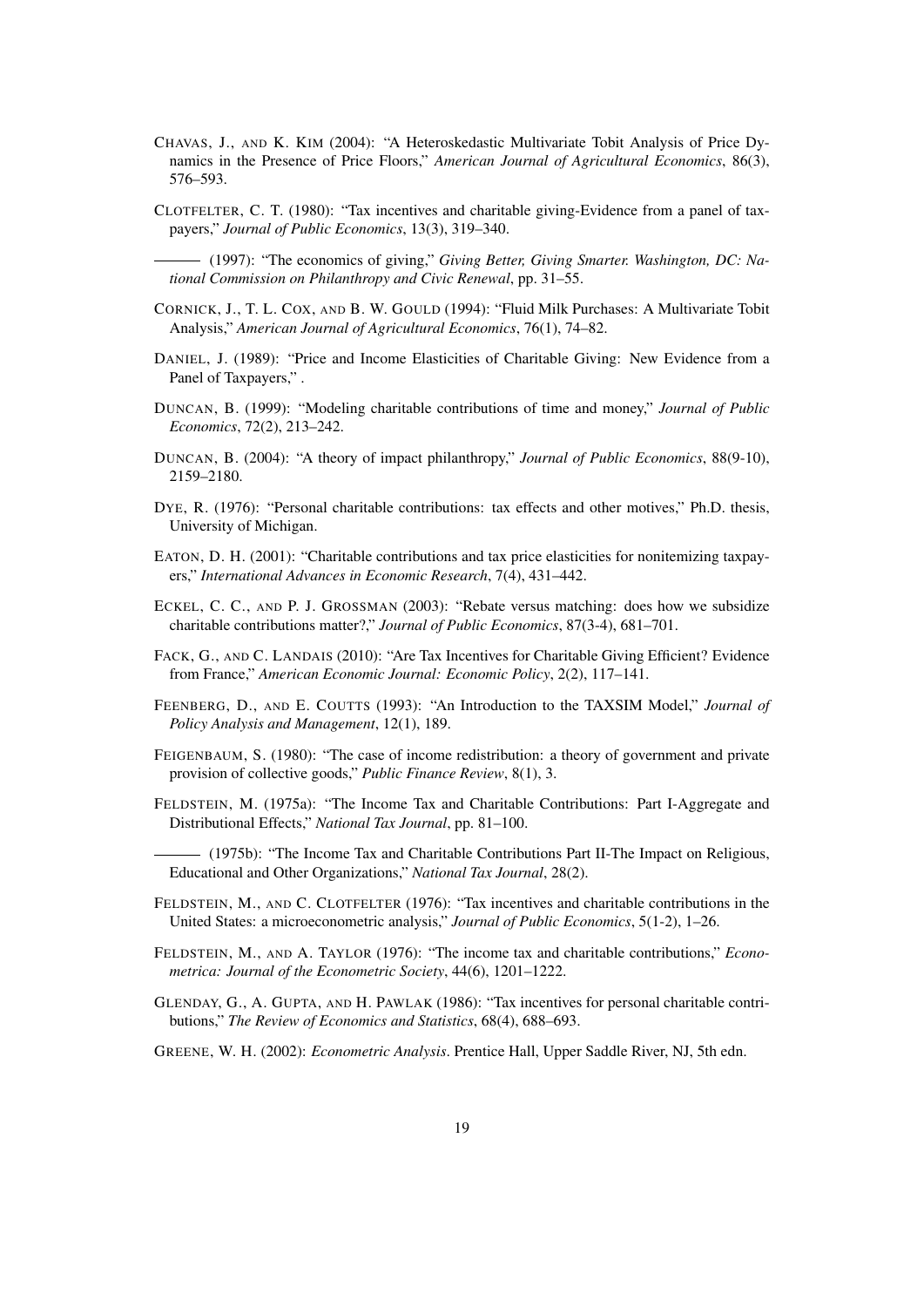- GRUBER, J. (2004): "Pay or pray?: The impact of charitable subsidies on religious attendance," *Journal of Public Economics*, 88(12), 2635–2655.
- HONORE, B. E. (1992): "Trimmed LAD and Least Squares Estimation of Truncated and Censored Regression Models with Fixed Effects," *Econometrica*, 60(3), 533–65.
- (1998): "IV Estimation of Panel Data Tobit Models with Normal Errors," .
- (2008): "On Marginal Effects in Semiparametric Censored Regression Models," .
- HURD, M. (1979): "Estimation in truncated samples when there is heteroscedasticity," *Journal of Econometrics*, 11(2-3), 247–258.
- KHANNA, J., J. POSNETT, AND T. SANDLER (1995): "Charity donations in the UK: New evidence based on panel data," *Journal of Public Economics*, 56(2), 257–272.
- KHANNA, J., AND T. SANDLER (2000): "Partners in giving:: The crowding-in effects of UK government grants," *European Economic Review*, 44(8), 1543–1556.
- KINGMA, B. (1989): "An accurate measurement of the crowd-out effect, income effect, and price effect for charitable contributions," *The journal of political economy*, 97(5), 1197–1207.
- LANKFORD, R. H., AND J. H. WYCKOFF (1991): "Modeling Charitable Giving Using a Box-Cox Standard Tobit Model," *The Review of Economics and Statistics*, 73(3), 460–70.
- LESLIE, L., AND G. RAMEY (1988): "Donor behavior and voluntary support for higher education institutions," *The Journal of Higher Education*, 59(2), 115–132.
- MCCLELLAND, R., AND M. F. KOKOSKI (1994): "Econometric Issues in the Analysis of Charitable Giving," *Public Finance Review*, 22(4), 498 –517.
- MEYERHOEFER, C. D., C. K. RANNEY, AND D. E. SAHN (2005): "Consistent Estimation of Censored Demand Systems Using Panel Data," *American Journal of Agricultural Economics*, 87(3), 660–672.
- MICKLEWRIGHT, J., AND S. V. SCHNEPF (2009): "Who Gives Charitable Donations for Overseas Development?," *Journal of Social Policy*, 38(02), 317–341.
- MUNDLAK, Y. (1978): "On the Pooling of Time Series and Cross Section Data," *Econometrica*, 46(1), 69–85.
- OKTEN, C., AND U. OSILI (2005): "Ethnic Diversity and Charitable Giving," *Working Paper, IUPUI*.
- O'NEIL, C., AND S. RICHARD (1996): "Reassesing the tax-favored status of the charitable deduction for gifts of appreciated assets," *National Tax Journal*, 49(2), 215 233.
- POWELL, J. L. (1984): "Least absolute deviations estimation for the censored regression model," *Journal of Econometrics*, 25(3), 303–325.
- RANDOLPH, W. (1995): "Dynamic income, progressive taxes, and the timing of charitable contributions," *Journal of Political Economy*, 103(4), 709–738.
- REECE, W. (1979): "Charitable contributions: New evidence on household behavior," *The American Economic Review*, 69(1), 142–151.
- REECE, W., AND K. ZIESCHANG (1985): "Consistent estimation of the impact of tax deductibility on the level of charitable contributions," *Econometrica: Journal of the Econometric Society*, 53(2), 271–293.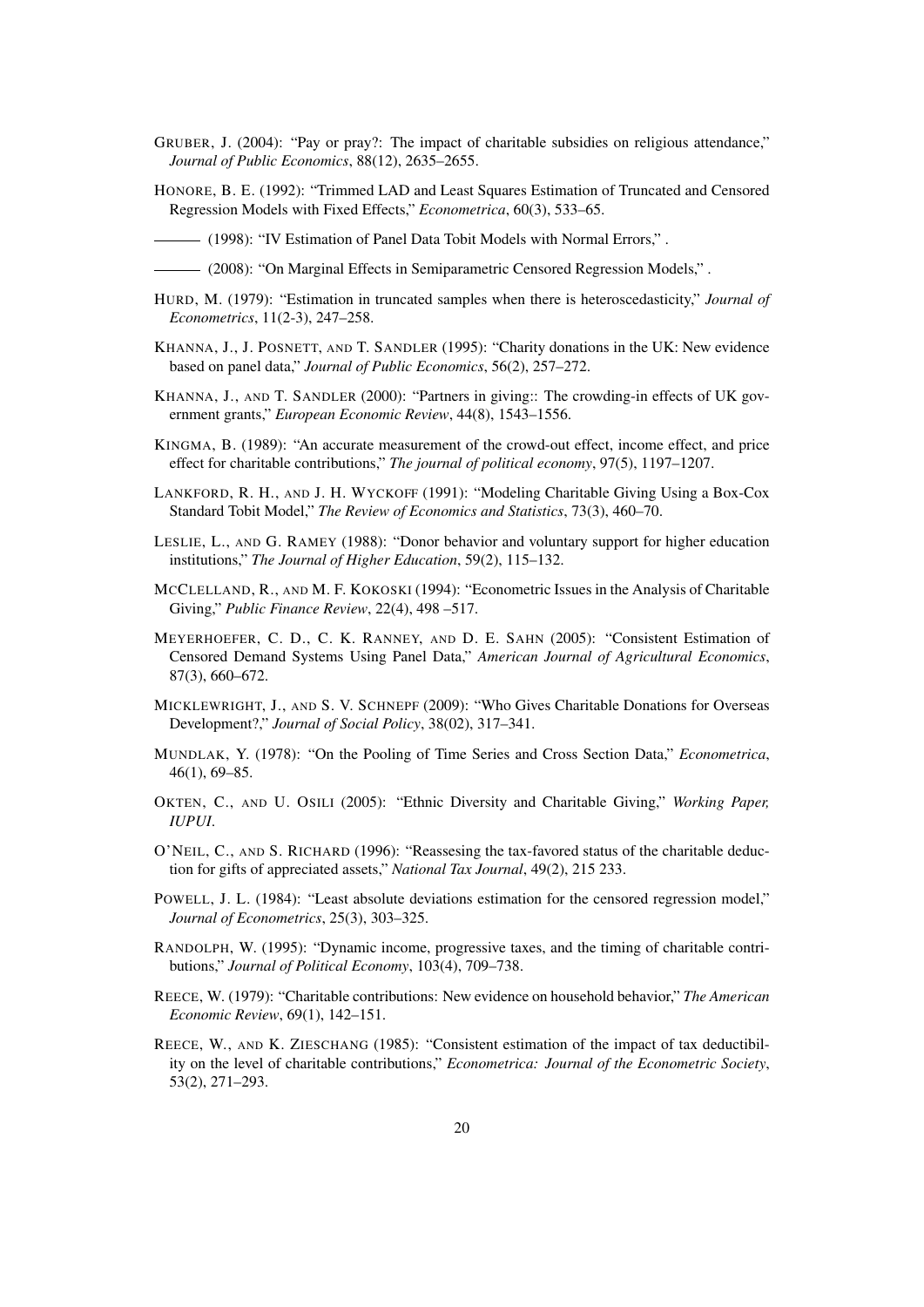- REINSTEIN, D. A. (2006): "Does One Contribution Come at the Expense of Another? Empirical Evidence on Substitution Between Charitable Donations," Ph.D. thesis, University of California, Berkeley.
- RIBAR, D., AND M. WILHELM (1995): "Charitable Contributions to International Relief and Development," *National Tax Journal*, 48(2).
- ROBINSON, P. M. (1982): "On the Asymptotic Properties of Estimators of Models Containing Limited Dependent Variables," *Econometrica*, 50(1), 27–41.
- SCHIFF, J. (1985): "Does government spending crowd out charitable contributions," *National Tax Journal*, 38(4), 535–546.
- SCHWARTZ, R. (1970): "Personal philanthropic contributions," *The Journal of Political Economy*, 78(6), 1264–1291.
- SHAIKH, S. L., AND D. M. LARSON (2003): "A Two-Constraint Almost Ideal Demand Model of Recreation and Donations," *The Review of Economics and Statistics*, 85(4), 953–961.
- SLEMROD, J. (1989): "Are estimated tax elasticities really just tax evasion elasticities? The case of charitable contributions," *The Review of Economics and Statistics*, 71(3), 517–522.
- TAUSSIG, M. (1967): "Economic aspects of the personal income tax treatment of charitable contributions," *National Tax Journal*, 20(1), 1–19.
- TOBIN, J. (1958): "Estimation of Relationships for Limited Dependent Variables," *Econometrica*, 26(1), 24–36.
- WALES, T. J., AND A. D. WOODLAND (1983): "Estimation of consumer demand systems with binding non-negativity constraints," *Journal of Econometrics*, 21(3), 263–285.
- WILHELM, M. (2008): "Practical Considerations for Choosing Between Tobit and SCLS or CLAD Estimators for Censored Regression Models with an Application to Charitable Giving," *Oxford Bulletin of Economics and Statistics*, 70(4), 559–582.
- WILHELM, M. O. (2006): "New data on charitable giving in the PSID," *Economics Letters*, 92(1), 26–31.
- WOOLDRIDGE, J. M. (2002): *Econometric analysis of cross section and panel data*. The MIT press.
- YEN, S., AND H. H. JENSEN (1996): "Determinants of Household Expenditures on Alcohol," *Journal of Consumer Affairs*, 30(1), 48–67.
- YEN, S. T. (2002): "An Econometric Analysis of Household Donations in the USA," *Applied Economics Letters*, 9(13), 837–41.
- YEN, S. T., B. LIN, AND D. M. SMALLWOOD (2003): "Quasi- and Simulated-Likelihood Approaches to Censored Demand Systems: Food Consumption by Food Stamp Recipients in the United States," *American Journal of Agricultural Economics*, 85(2), 458–478.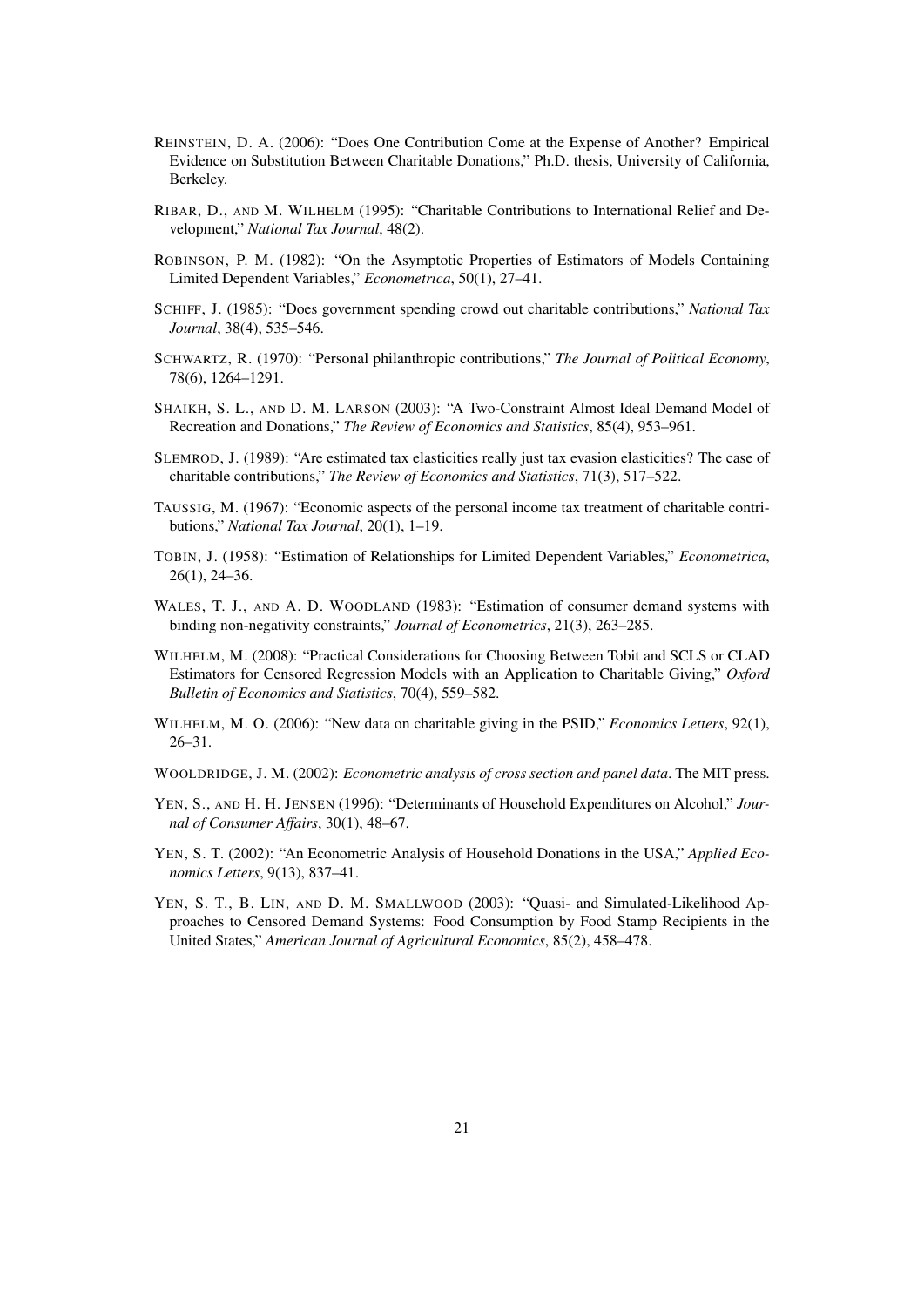## Tables

|                  | (1)                  | (2)             | (3)                               | (4)                      | (5)           |
|------------------|----------------------|-----------------|-----------------------------------|--------------------------|---------------|
|                  | Feldstein<br>(1975b) | Reece<br>(1979) | McClelland<br>& Kokoski<br>(1994) | Bradely et<br>al. (2005) | Yen<br>(2002) |
| All              |                      |                 |                                   |                          |               |
| Income           | $0.82*$              | $0.88*$         |                                   | $0.56*$                  | $1.16**$      |
| Price            | $-1.24*$             | $-1.19*$        |                                   | $-0.78*$                 |               |
| <b>Hospitals</b> |                      |                 |                                   |                          |               |
| Income           | $1.08*$              |                 |                                   |                          |               |
| Price            | $-2.44*$             |                 |                                   |                          |               |
| <b>Religious</b> |                      |                 |                                   |                          |               |
| Income           | $0.63*$              | $0.4*$          | $1.02*$                           |                          | $0.98**$      |
| Price            | $-0.49*$             | $-1.60*$        | $-1.06*$                          |                          |               |
| <b>Education</b> |                      |                 |                                   |                          |               |
| Income           | $1.22*$              | $1.64*$         |                                   |                          |               |
| Price            | $-2.23*$             | $-0.08$         |                                   |                          |               |
| Welfare          |                      |                 |                                   |                          |               |
| Income           | $0.85*$              | $1.67*$         | $0.86*$                           | $0.38*$                  |               |
| Price            | $-1.18*$             | $-0.4$          | $-2.38*$                          | $-1.34*$                 |               |
| Estimator        | <b>OLS</b>           | Tobit           | Tobit                             | Semi-                    | Tobit         |
|                  |                      |                 |                                   | Para                     | System        |

Table 1: Price and income elasticities by cause

Bootstrapped standard errors in parentheses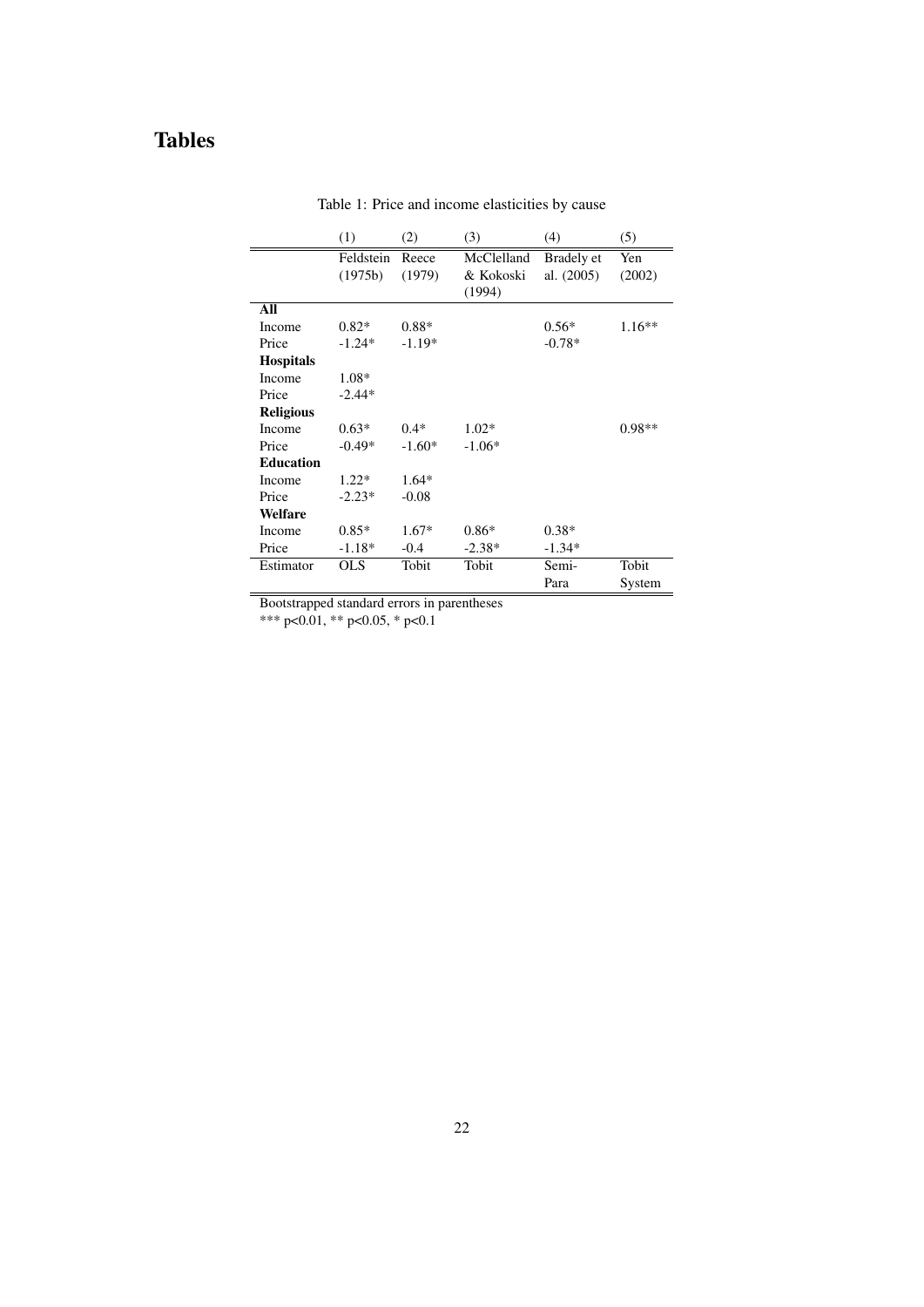|                                                                       | Mean      | SD.        | Min   | Max          |  |  |
|-----------------------------------------------------------------------|-----------|------------|-------|--------------|--|--|
| Panel A: Regressors                                                   |           |            |       |              |  |  |
| Household Income (\$)                                                 | 81,635.23 | 128,913.60 | 7.29  | 6,040,767.00 |  |  |
| Price (per \$)                                                        | 0.93      | 0.10       | 0.51  | 1.00         |  |  |
| Annual Wealth (\$)                                                    | 8,866.10  | 32,761.90  | 0.00  | 1,299,420.00 |  |  |
| Age (Years)                                                           | 46.71     | 14.80      | 17.00 | 98.00        |  |  |
| Education (Years)                                                     | 13.87     | 2.52       | 1.00  | 17.00        |  |  |
| White $(\%)$                                                          | 81.72     | 38.66      |       |              |  |  |
| Black $(\%)$                                                          | 7.58      | 26.47      |       |              |  |  |
| Other Race (%)                                                        | 10.70     | 30.92      |       |              |  |  |
| Religious Preference (%)                                              | 87.32     | 33.27      |       |              |  |  |
| Has children $(\%)$                                                   | 43.82     | 49.62      |       |              |  |  |
| Male Head $(\% )$                                                     | 81.80     | 38.59      |       |              |  |  |
| Married (%)                                                           | 72.12     | 44.84      |       |              |  |  |
| Good Health (%)                                                       | 85.25     | 35.46      |       |              |  |  |
| Panel B: Donations (Mean donations are conditional on being positive) |           |            |       |              |  |  |
| Donation (\$)                                                         | 2,319.66  | 4,032.48   | 5.49  | 92,815.73    |  |  |
| Donation $(\%)$                                                       | 71.15     | 45.31      |       |              |  |  |
| Religious (\$)                                                        | 2,113.81  | 3,399.49   | 1.16  | 78,554.99    |  |  |
| Religious $(\%)$                                                      | 50.12     | 50.00      |       |              |  |  |
| Education (\$)                                                        | 449.96    | 1,195.90   | 1.16  | 15,106.73    |  |  |
| Education $(\%)$                                                      | 17.56     | 38.05      |       |              |  |  |
| Health $(\$)$                                                         | 265.36    | 824.18     | 1.10  | 24,170.77    |  |  |
| Health $(\%)$                                                         | 23.81     | 42.59      |       |              |  |  |
| Combination (\$)                                                      | 558.27    | 1,359.47   | 1.10  | 46,920.29    |  |  |
| Combination $(\%)$                                                    | 32.12     | 46.70      |       |              |  |  |
| Needy $(\$)$                                                          | 527.00    | 1,095.80   | 1.10  | 18,128.07    |  |  |
| Needy $(\%)$                                                          | 31.26     | 46.36      |       |              |  |  |
| Other $(\$)$                                                          | 405.84    | 1,214.90   | 1.16  | 32,026.27    |  |  |
| Other (%)                                                             | 25.77     | 43.74      | ٠     |              |  |  |

Table 2: Descriptive Statistics

Table 3: Wald tests of parameter restrictions and individual effects

| (1)                                                               | (2)      | (3) | (4)     |
|-------------------------------------------------------------------|----------|-----|---------|
| Test of:                                                          | $\chi^2$ | df  | P-value |
|                                                                   |          |     |         |
| <b>Parameter Restrictions</b>                                     |          |     |         |
| $\beta_t = \beta$                                                 | 198.71   | 192 | 0.35    |
| $\beta_{Incomet} = \beta_{Income}, \beta_{Price} = \beta_{Price}$ | 28.32    | 24  | 0.25    |
| $\rho_t = \rho$                                                   | 40.13    | 30  | 0.10    |
|                                                                   |          |     |         |
| Specification of individual effects                               |          |     |         |
| $\theta = 0$                                                      | 372.61   | 84  | 0.00    |
| $\gamma_t = \gamma$                                               | 34.72    | 6   | 0.00    |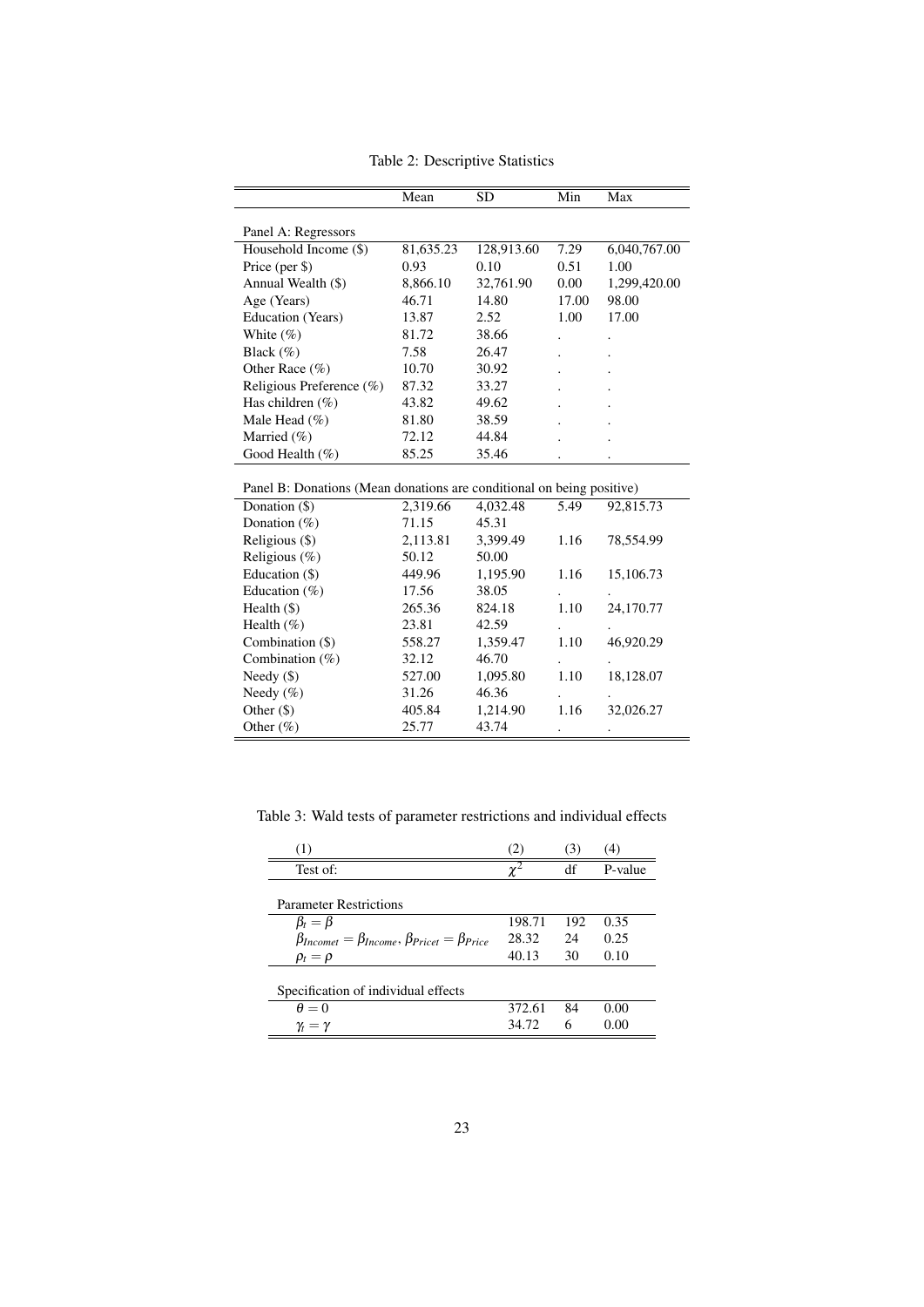|                      | (1)          | (2)          | (3)          | (4)          | (5)          | (6)          |
|----------------------|--------------|--------------|--------------|--------------|--------------|--------------|
|                      | Religious    | Education    | Health       | Combo        | Needy        | Other        |
|                      |              |              |              |              |              |              |
| Log Income           | $0.496***$   | 1.304***     | $0.758***$   | $0.544**$    | $0.723***$   | $0.972***$   |
|                      | (0.179)      | (0.333)      | (0.244)      | (0.225)      | (0.236)      | (0.246)      |
| Log Price            | $-1.573**$   | $-0.084$     | $-0.026$     | $-0.205$     | $-1.116$     | $-0.182$     |
|                      | (0.740)      | (1.126)      | (0.951)      | (0.878)      | (0.901)      | (0.928)      |
| Log Wealth           | 0.019        | 0.017        | 0.050        | 0.087        | 0.021        | $0.173**$    |
|                      | (0.056)      | (0.096)      | (0.072)      | (0.065)      | (0.069)      | (0.074)      |
| Age                  | 0.329**      | $0.536**$    | $0.538***$   | 0.221        | $0.746***$   | $0.484***$   |
|                      | (0.134)      | (0.219)      | (0.167)      | (0.160)      | (0.163)      | (0.176)      |
| Age2                 | $-0.003**$   | $-0.003$     | $-0.004**$   | $-0.004**$   | $-0.007***$  | $-0.001$     |
|                      | (0.001)      | (0.002)      | (0.002)      | (0.002)      | (0.002)      | (0.002)      |
| No HS                | $-2.064***$  | $-2.526***$  | $-1.975***$  | $-2.314***$  | $-1.916***$  | $-1.595***$  |
|                      | (0.286)      | (0.686)      | (0.397)      | (0.381)      | (0.378)      | (0.427)      |
| Some Uni             | 1.293***     | $1.564***$   | $0.642***$   | $0.886***$   | 1.268***     | 1.281***     |
|                      | (0.174)      | (0.327)      | (0.228)      | (0.209)      | (0.216)      | (0.234)      |
| Degree               | 1.660***     | 4.028***     | 1.322***     | 1.129***     | $1.642***$   | 2.549 ***    |
|                      | (0.186)      | (0.321)      | (0.238)      | (0.224)      | (0.231)      | (0.242)      |
| Graduate School      | $1.373***$   | 5.206***     | $1.614***$   | 1.367***     | $2.183***$   | $3.451***$   |
|                      | (0.208)      | (0.330)      | (0.252)      | (0.239)      | (0.245)      | (0.252)      |
| Other Race           | 0.378        | $-2.367***$  | $-2.017***$  | $-1.281***$  | $-1.225***$  | $-1.380***$  |
|                      | (0.256)      | (0.465)      | (0.369)      | (0.330)      | (0.320)      | (0.348)      |
| <b>Black</b>         | 1.088***     | $-0.478$     | $-0.987***$  | $-0.086$     | $-0.532$     | $-1.875***$  |
|                      | (0.270)      | (0.516)      | (0.382)      | (0.336)      | (0.352)      | (0.409)      |
| Religious Preference | 2.940***     | $-0.872***$  | $-0.290$     | $0.796***$   | $-0.450*$    | $-0.861***$  |
|                      | (0.233)      | (0.316)      | (0.258)      | (0.254)      | (0.232)      | (0.247)      |
| Children             | $0.828***$   | $2.177***$   | $-0.276$     | $-0.282$     | 0.239        | $-0.027$     |
|                      | (0.149)      | (0.229)      | (0.189)      | (0.172)      | (0.178)      | (0.187)      |
| Male Head            | $-1.247***$  | $-1.050**$   | $-1.637***$  | $-0.650*$    | $-2.046***$  | $-1.170***$  |
|                      | (0.290)      | (0.498)      | (0.350)      | (0.334)      | (0.341)      | (0.351)      |
| Married              | 2.783***     | $-0.465$     | $0.698**$    | $0.582*$     | $1.326***$   | 0.283        |
|                      | (0.276)      | (0.459)      | (0.332)      | (0.312)      | (0.327)      | (0.334)      |
| Good Health          | 0.251        | 0.533        | $-0.002$     | $-0.115$     | 0.337        | $-0.056$     |
|                      | (0.250)      | (0.443)      | (0.318)      | (0.304)      | (0.304)      | (0.316)      |
| Constatnt            | $-19.786***$ | $-47.055***$ | $-27.831***$ | $-34.328***$ | $-27.319***$ | $-31.596***$ |
|                      | (1.213)      | (2.420)      | (1.824)      | (1.663)      | (1.683)      | (1.765)      |
| Observations         | 10,899       | 10,899       | 10,899       | 10,899       | 10,899       | 10,899       |
| Households           | 3,633        | 3,633        | 3,633        | 3,633        | 3,633        | 3,633        |

Table 4: Results from Quasi-Maximum Likelihood estimation of a system of heteroscedasticity robust Tobits

Bootstrapped standard errors in parentheses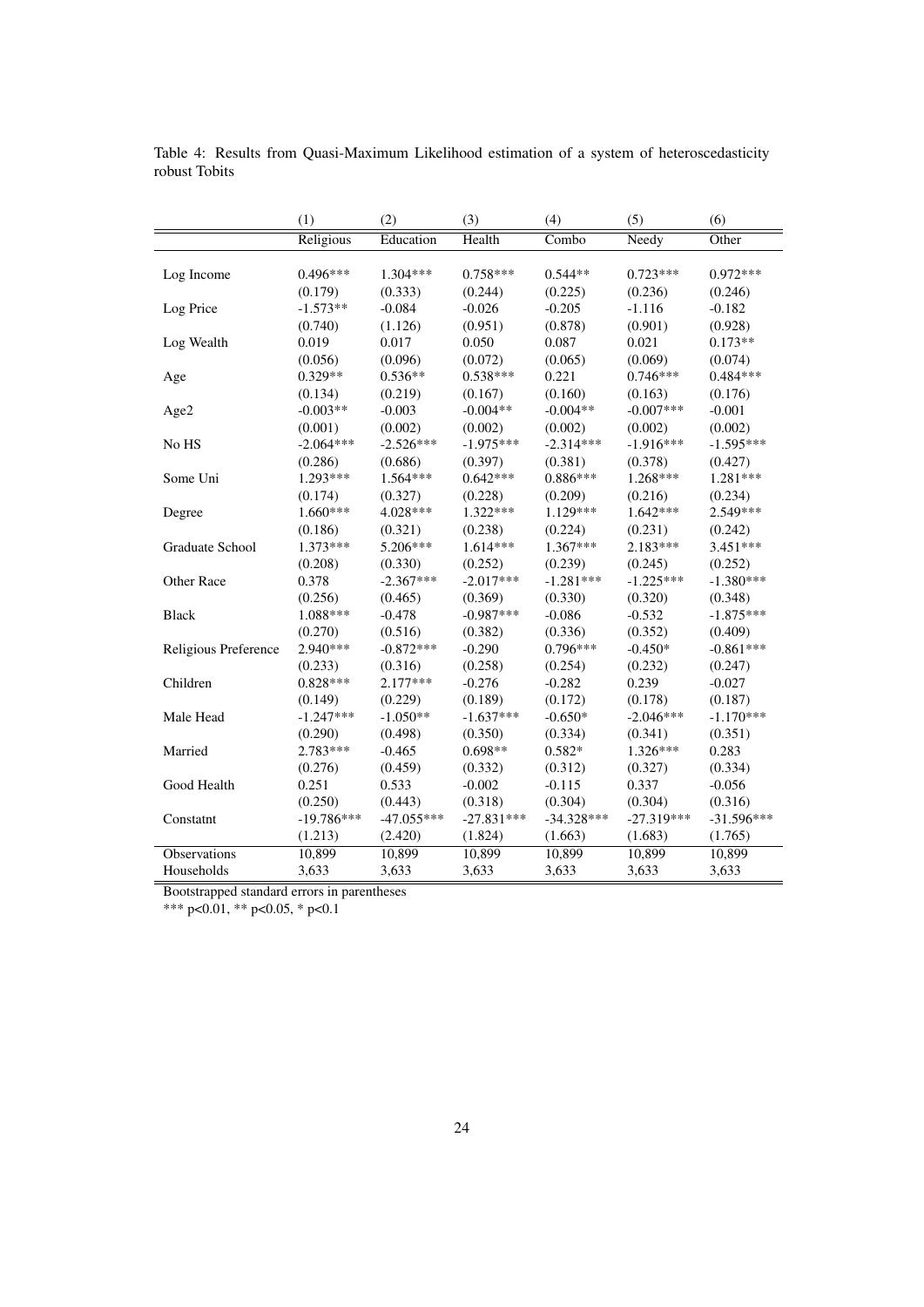|             | (1)        | (2)        | (3)         | (4)        | (5)        |
|-------------|------------|------------|-------------|------------|------------|
|             | Education  | Health     | Combination | Needy      | Other      |
|             |            |            |             |            |            |
| Religious   | $0.164***$ | $0.165***$ | $0.196***$  | $0.138***$ | $0.130***$ |
|             | (0.017)    | (0.015)    | (0.014)     | (0.014)    | (0.015)    |
| Education   |            | $0.362***$ | $0.222***$  | $0.306***$ | $0.405***$ |
|             |            | (0.019)    | (0.018)     | (0.018)    | (0.019)    |
| Health      |            |            | $0.207***$  | $0.291***$ | $0.360***$ |
|             |            |            | (0.016)     | (0.016)    | (0.017)    |
| Combination |            |            |             | $0.171***$ | $0.206***$ |
|             |            |            |             | (0.015)    | (0.016)    |
| Needy       |            |            |             |            | $0.345***$ |
|             |            |            |             |            | (0.016)    |

Table 5: Cross Equation Correlations

Bootstrapped standard errors in parentheses

\*\*\* p<0.01, \*\* p<0.05, \* p<0.1

|        | $\left(1\right)$ | (2)        | (3)        | (4)       | (5)        | (6)        |
|--------|------------------|------------|------------|-----------|------------|------------|
|        | Religious        | Education  | Health     | Combo     | Needy      | Other      |
|        |                  |            |            |           |            |            |
| Income | $0.248***$       | $0.229***$ | $0.181***$ | $0.175**$ | $0.226***$ | $0.250***$ |
|        | (0.090)          | (0.058)    | (0.058)    | (0.072)   | (0.074)    | (0.063)    |
| Price  | $-0.788**$       | $-0.014$   | $-0.006$   | $-0.066$  | $-0.349$   | $-0.047$   |
|        | (0.371)          | (0.198)    | (0.226)    | (0.282)   | (0.282)    | (0.239)    |

Table 6: Price and Income Elasticities, Unconditional Mean

Bootstrapped standard errors in parentheses

Table 7: P-values from tests of the cross equation equality of income elasticity

|             | (1)       | (2)    | (3)         | (4)   | (5)   |
|-------------|-----------|--------|-------------|-------|-------|
|             | Education | Health | Combination | Needy | Other |
| Religious   | 0.85      | 0.50   | 0.48        | 0.84  | 0.99  |
| Education   |           | 0.50   | 0.52        | 0.97  | 0.77  |
| Health      |           |        | 0.95        | 0.59  | 0.33  |
| Combination |           |        |             | 0.59  | 0.39  |
| Needy       |           |        |             |       | 0.78  |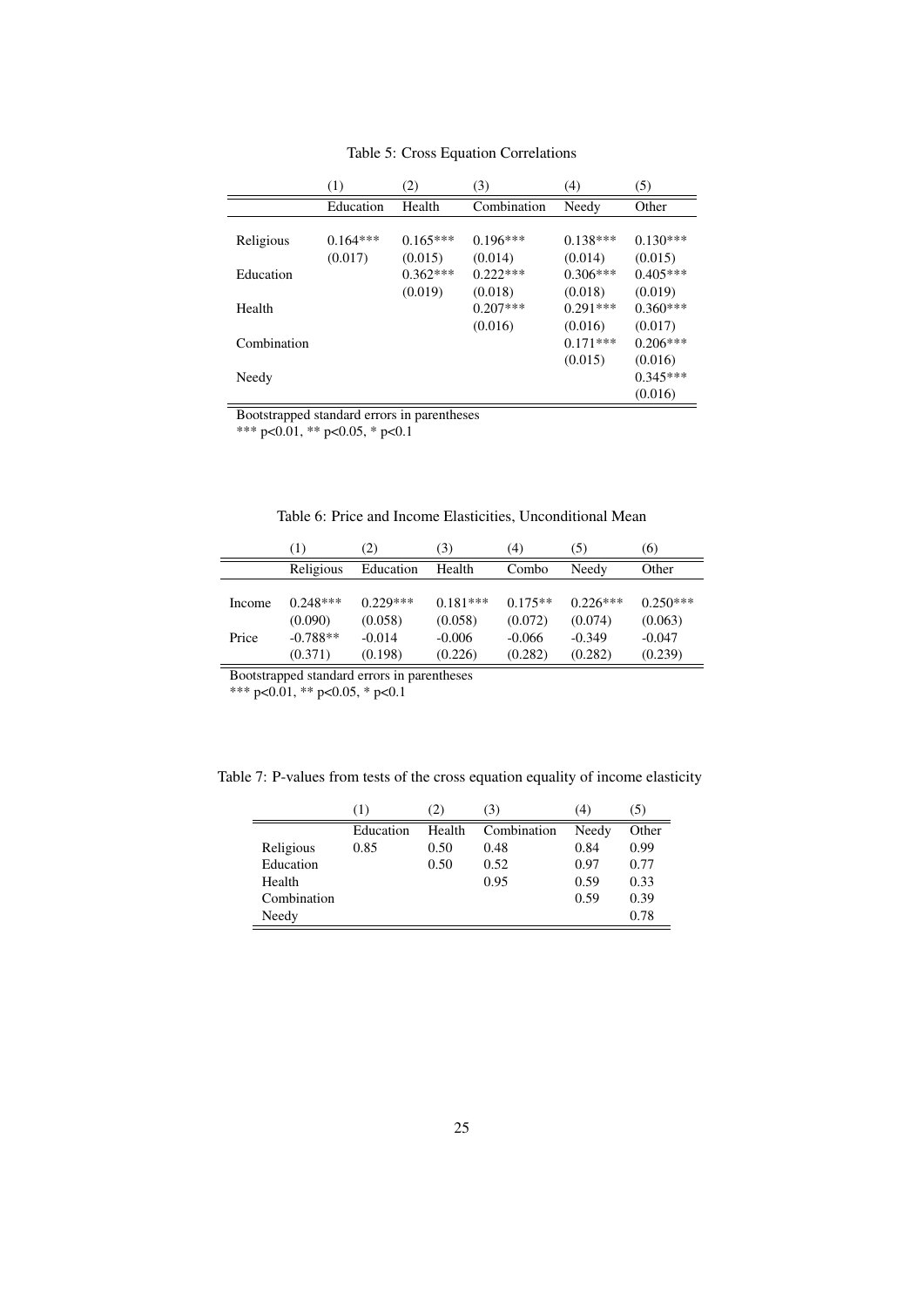|             | (1)       | (2)    | (3)         | 44)   | [C]   |
|-------------|-----------|--------|-------------|-------|-------|
|             | Education | Health | Combination | Needy | Other |
| Religious   | 0.06      | 0.06   | 0.09        | 0.33  | 0.09  |
| Education   |           | 0.97   | 0.87        | 0.28  | 0.90  |
| Health      |           |        | 0.86        | 0.30  | 0.89  |
| Combination |           |        |             | 0.45  | 0.96  |
| Needy       |           |        |             |       | 0.35  |

Table 8: Cross Equation Elasticity Equality: Price

### Appendix A

There are two significant sources of endogeneity in such a price variable that warrant further discussion.

The first source of endogeneity comes out of an individual's decisions to itemize. Charitable donations are deductible but only for those who itemize their deductions. The decision to do so is generally based on a comparison of the appropriate standard deduction (based on filing status) and the total amount of itemized deductions. When itemizing, the individual adds up all the allowed for deductions (e.g. medical costs, charitable donations) and subtracts that from their taxable income. If the sum of all itemized deductions is greater than the standard deduction, one would be expected to itemize. In 2004 the standard deduction was \$4,850 for individual filers and \$9,700 for joint filers (slightly higher for the blind and those aged over 65). However, endogeneity becomes a problem if the itemized deductions exceed the standard deduction (resulting in the tax return being itemized) only with the charitable donations. To address this issue of "endogenous itemisers," economists have at times excluded them from the sample (Auten, Sieg, and Clotfelter 2002) and elsewhere have used a method of predicting itemization status (Reece 1979). In the current paper the price variable is defined using predicted rather than actual itemization status.

Endogenous itemisers, those who would not have itemised were it not for their donations, were identified (4.6% of the sample). Rather than exclude these observations the price was calculated using predicted rather than actual itemisation status. Itemisation status is predicting using each households interest paid on a mortgage, childcare costs, medical costs in excess of 7.5% of taxable income, property taxes and state taxes and charitable giving predicted as 2% of aggregate gross income (the sum of taxable and transfer income of the head and Wife). If the sum of these components is greater than the relevant (for the year and filer type) standard deduction then the household is denoted as an itemise. This process slightly under-estimates the number of itemisers in the sample (34.6% predicted versus 38.6% declared). It is assumed that those itemising federal taxes are also itemizing state taxes.

The second source of endogeneity comes from the fact that, even taking one's itemization status as given, the price variable is still a function of taxable income which its self will be a function of donations made. Reece (1979) argued that this source of endogeneity was over-stated and used the actual marginal rate faced by individuals citing the low correlation between the marginal rate and income. Since the early 1970's however, every attempt to estimate price elasticities of giving has dealt with this source of endogeneity and economists have addressed it in a number of ways. The long time standard practice was to use the marginal rate assigned with no donations made (Feldstein and Taylor 1976 Slemrod 1989). Some economists went further to obtain some variation in the price variable that was independent of variation in income and donations. Feldstein (1975b) and Randolph (1995) use a more complicated formula to account for gifts of appreciated assets. Reinstein (2006) and Auten, Sieg, and Clotfelter (2002) calculate the price first by computing the marginal rate with donations set to zero and then again using a predicted increment of charitable giving set at 1 percent of average income. Other identified sources of income independent variation are the use of state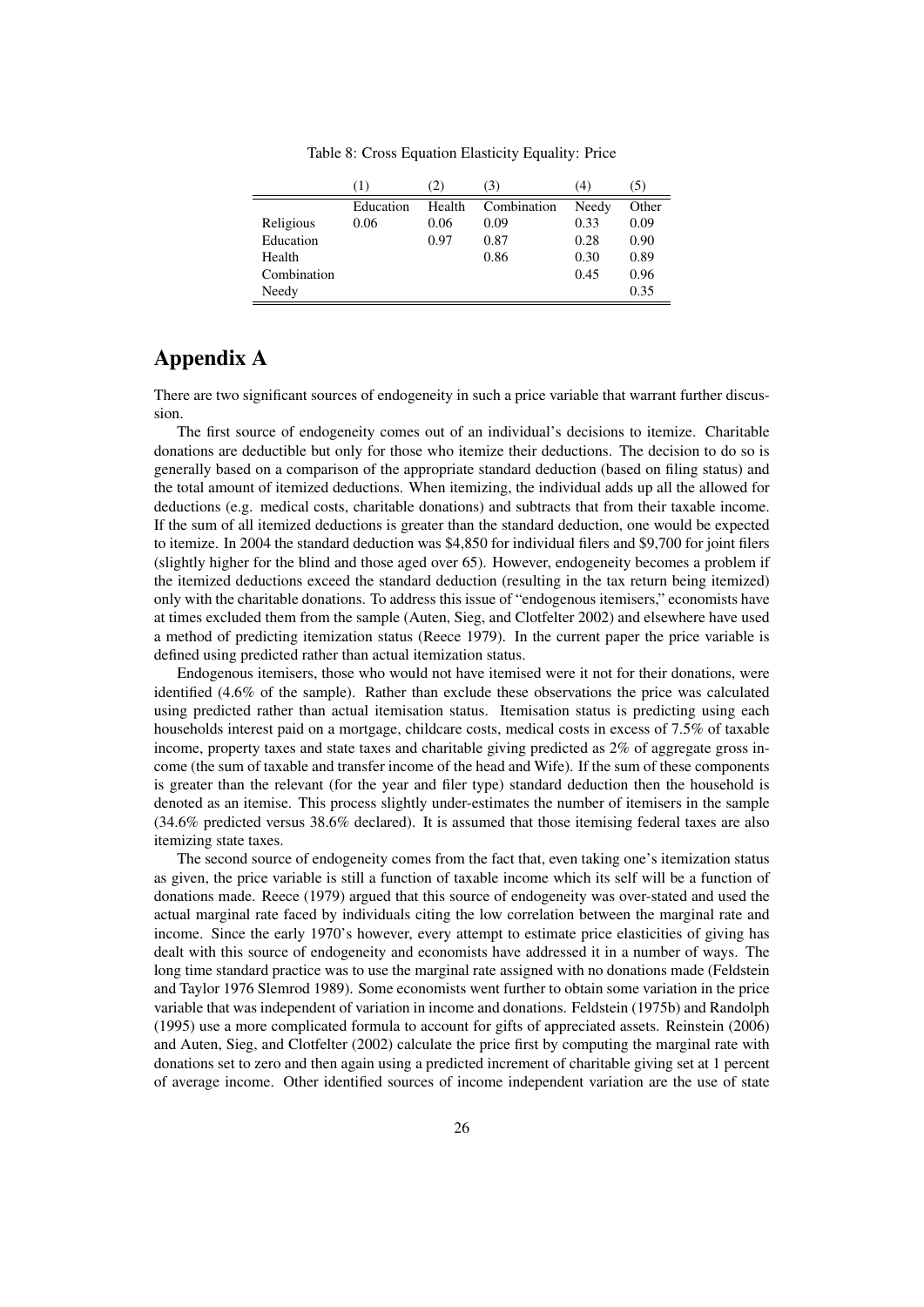taxes (Abrams and Schitz 1978) and the use of pseudo-natural experiment methods to take advantage of exogenous changes to the federal or state income schedule during the period of observation (Randolph 1995; Auten, Sieg, and Clotfelter 2002).

The price I construct uses data on non-cash donations, variation in state income tax rates and the deductibility of donations from state income tax, marginal tax rates calculated using a level of predicted giving (1% of income) and changes to the federal tax code during the observed period to obtain a price which is uncorrelated with income and exogenous to the size of the donation.

Donations of appreciated assets create additional price variation that is not directly dependent on income. When an asset is given away, its full value can be deducted from the donor's taxable income but there is no realized gain and therefore the donor need not pay capital gains tax on the appreciated value of the asset. The price of the donation then depends not only on the marginal income tax rate but also on the proportion of donations that are appreciated assets, the fraction of the asset's value that is accrued capital gain and the alternative disposition of the asset.

An asset originally bought for \$10 is now worth \$100 and the marginal capital gains tax rate is 20% and a marginal income tax rate of 40%. Donating the asset will reduce taxable income by \$100, reducing tax liability by \$40, so after tax income is increased by \$40. If the asset is sold and the gain realized then 20 percent on the capital gain of \$90, or \$18; will be paid and after tax income will increase by \$72. Under these conditions, the price of the donated asset in terms of foregone consumption is \$72-\$40=\$32. Defining price in terms of foregone consumption yields a price of 32 cents per dollar of the current value of the donated asset versus a price of 60 cents per dollar of cash donated.

A handful of previous studies have addressed this issue (Feldstein and Taylor 1976; Auten, Sieg, and Clotfelter 2002) where the price is computed as the weighted average of the price of giving cash and the price of giving appreciated property, though most, due to lack of data, avoid it and use only the marginal income tax rate. One limitation of the studies that have sought to account for appreciated assets is that they typically assume that the non-cash donations are all appreciated property. This assumption is tempered in the price variable used here.

The inclusion of state income taxes further provides price variation that is independent of income and donations as the existence and magnitude of state income taxes varies as does the deductibility of charitable donations from state taxes.

Rather than calculate the price using the actual level of donations, I calculate the marginal tax rates for each household at zero donations and at a predicted 1% of household income. I then use the mean of these two in the construction of the price variable.

Lastly, the change in American tax law between 2000 and 2004 (significant reduction in the federal marginal rate, adjusted schedule) provides a source of exogenous variation and establishes a sort of natural experiment element to the analysis.

The changing of the tax schedule and brackets provides an exogenous change in price that would otherwise not be available. The contemporaneous change in the tax rates and schedule results in some major swings in price for some households. For those earning between \$43,851 in 2000 and \$46,700 in 2002 the marginal rate faced by these households falls thirteen percentage points over that period. An analysis of those households that experienced large, exogenous shifts price might prove interesting.

### Appendix B

Honoré (1992) develops a non-parametric estimator for use with truncated and censored panel data with fixed individual effects. This trimmed least absolute deviations (LAD) and trimmed least squares estimators are also known as 'fixed effects Tobits', the parametric counterpart of which is known to be inconsistent (Greene 2002). Honoré (1992) shows that these estimators are consistent and perform well in small samples. Honoré(2008) derives marginal effects from non-parametric